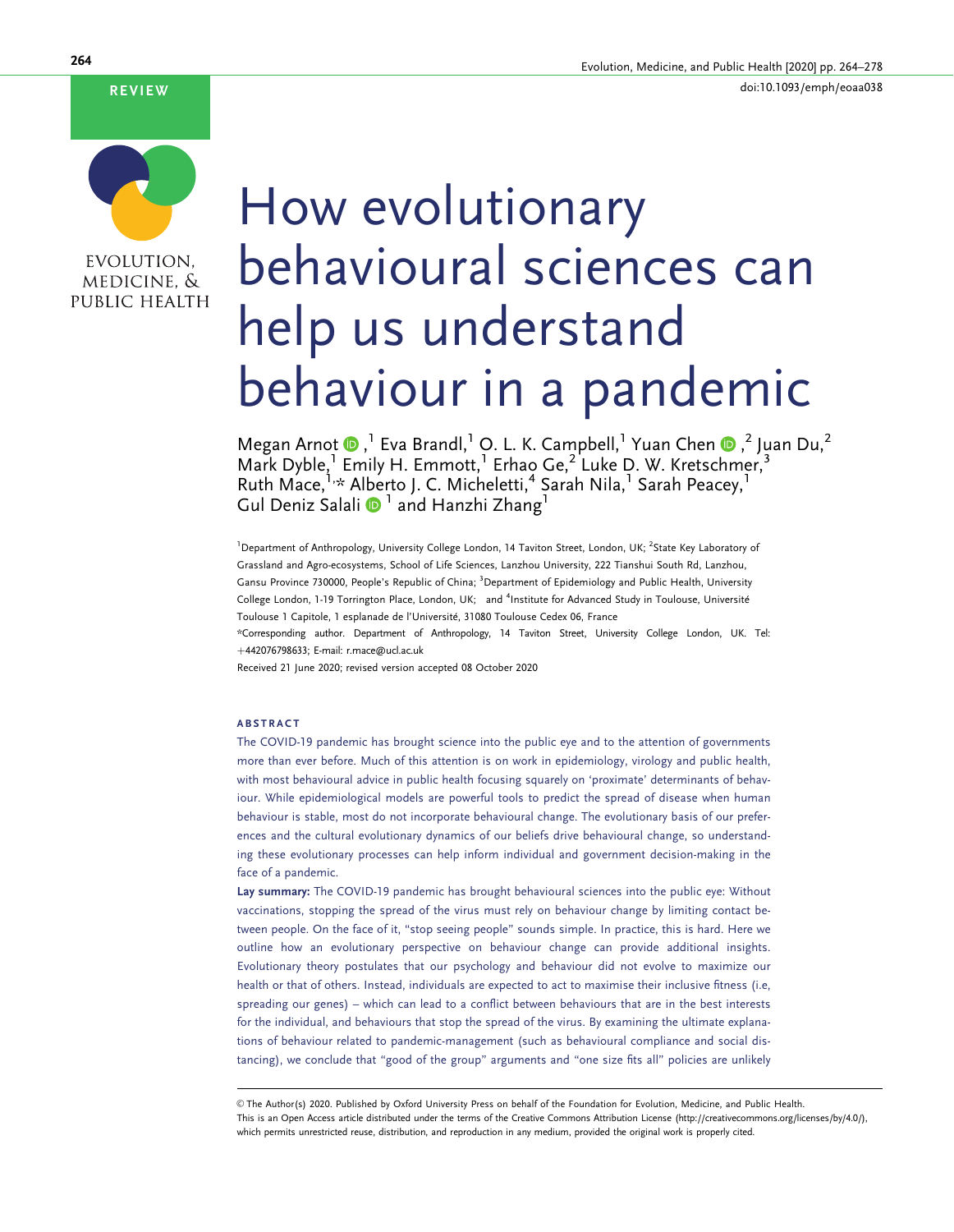<span id="page-1-0"></span>to encourage behaviour change over the long-term. Sustained behaviour change to keep pandemics at bay is much more likely to emerge from environmental change, so governments and policy makers may need to facilitate significant social change – such as improving life experiences for disadvantaged groups.

KEYWORDS: behavioural ecology; cultural evolution; COVID-19; lockdown; social distancing; behaviour change

#### 1. INTRODUCTION

In theory, stopping the spread of viruses is simple: limit contact with other people and prevent transmission [[1\]](#page-9-0). In practice, this is hard. While many individuals promptly respond to social distancing measures, others are resistant to change, and even do things that make matters worse. Scientists may advise governments to enforce behaviour in the absence of voluntary cooperation, e.g. through policing 'lockdowns,' as has happened in much of the world during the COVID-19 pandemic. Such policy decisions have potentially profound consequences for our survival, and also for our social and economic well-being. Therefore, we would benefit from using all the tools at our disposal to help governments and individuals make decisions successfully.

Understanding the fundamental principles underlying behaviour change may seem a bit of luxury in the maelstrom of a pandemic that has killed over a million people across the globe. Tried and tested public health policies learned through hard experience of managing other epidemics are certainly a priority in the early stages of any pandemic. Public health bodies try to inform the public of health risks, in the hope that will cause individuals to change their behaviour for their own good, and especially for the public good. However, evolutionary frameworks do provide some guiding principles behind human decision-making, which is absent from most of the models used to inform public health policy [\[2\]](#page-10-0). The focus in behavioural ecology is on how living things have evolved to respond in different ecological conditions [\[3](#page-10-0)]. There is a long tradition in behavioural ecology of examining how behaviour (of humans and other species) varies in response to demography, ecology and access to resources from an evolutionary perspective, which has relevance to understanding how we behave in a pandemic, so may help improve behavioural interventions. Everybody will change their behaviour in different ways according to their circumstances, but many of those differences are predictable in an evolutionary framework.

In evolutionary models of human behaviour, the currency determining the costs and benefits of behaviour is inclusive fitness. The reasons why evolution might favour such behaviours are often called the 'ultimate' explanation for behaviours [[4\]](#page-10-0). The minutiae of decision-making cannot always be mapped directly onto fitness consequences, so currencies that may approximate to reproductive success are often used instead, both by behavioural ecologists modelling behaviour and presumably also by human brains when deciding how to behave. Evolutionary life history theory  $(Box 1)$  $(Box 1)$  uses a cost-benefit scenario that makes explicit that the optimal behavioural responses of individuals depend on a range of contingencies; the most fundamental of these include age, sex, mortality risk in the environment and constraints.

Optimal decisions in terms of maximizing fitness involve trade-offs ([Box 1](#page-2-0)). For example, as an individual living through a pandemic, we may have to decide whether to go out to work and risk infection in order to earn money for immediate and future needs, or to stay at home and avoid infection. Evolutionary models can theoretically unite different currencies, such as infection risk and economic benefit, through their impact on the common currency of reproductive success [\[5](#page-10-0)], or some proxy such as long-term survival. Such models highlight the need to take into account how avoiding disease increases chances of starvation or loss of livelihood, and how these jointly influence survival and reproductive success. Avoiding disease by social distancing reduces the likelihood of meeting a reproductive partner, and any associated loss of income/employment may hinder the opportunity to reproduce or invest in the well-being of your children or grandchildren—with these 'costs' potentially persisting into the future. Younger individuals of reproductive age therefore face different trade-offs from older individuals of post-reproductive age even before considering age-specific differences in mortality risk observed due to COVID-19 [\[6](#page-10-0)]. Infection risk is not the only consideration in optimal decisionmaking, and may not even be very significant in evolutionary terms.

When governments make policy decisions, the trade-offs are usually evaluated at the population level. Such decisions—like many of the most challenging global problems—are social dilemmas: there is a collective benefit from widespread cooperation across the population which the government wishes to foster, but individuals have an incentive to maximize their own personal welfare and 'free ride' on the cooperation of others. Whilst basic evolutionary and economic models of behaviour assume that self-interest is motivating for individuals, evolutionary models also reveal why individuals may opt to cooperate in line with the public good. There are plenty of theories as to why self-interest is also compatible with behaving cooperatively. Cooperation is most likely to evolve when it is based on kinship, reciprocity or reputational concerns (known as indirect reciprocity) ([Box 2](#page-2-0)). These factors can only favour the evolution of cooperation in small or at best medium-sized groups [\[7](#page-10-0)]; it is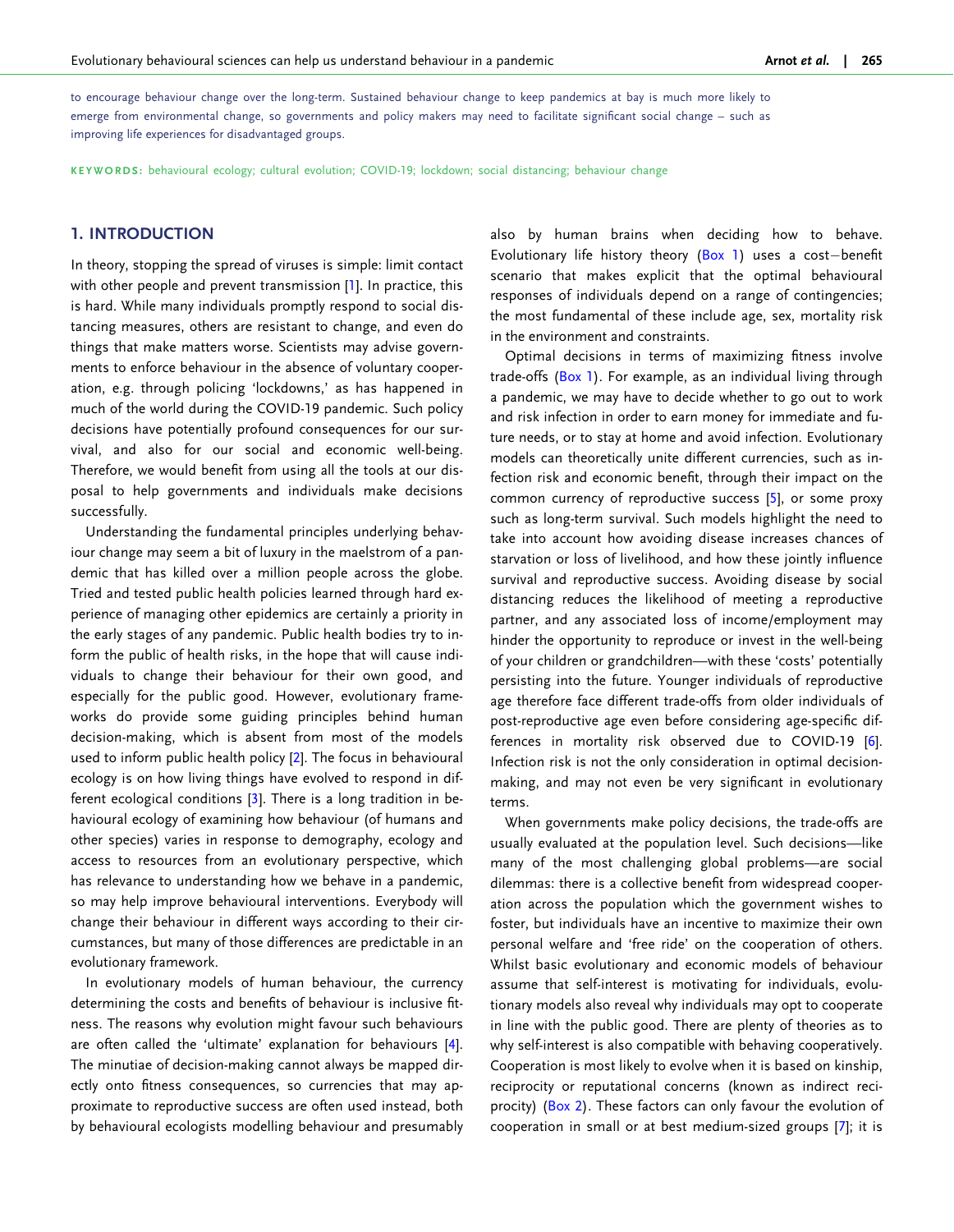#### <span id="page-2-0"></span> $Box$  1 Life history theory

Evolutionary life history theory predicts the optimal timing of key life events (e.g. growth, reproduction, death). Initially developed to understand the phenotypic variation in animal behaviour and morphology, life history theory is based on the idea that resources, such as time and en-ergy, are finite [[134](#page-13-0)]. Individuals face 'trade-offs' regarding how to optimally allocate resources, with phenotypes that allocate resources to maximize Darwinian fitness being selected for [[135](#page-13-0), [136](#page-13-0)]. Optimal resource allocation is contingent upon the risk of extrinsic mortality (risk of death from an external force, such as a disease) [\[136\]](#page-13-0) and degree of ecological uncertainty/harshness [\[12](#page-10-0)]. More energy is allocated to reproduction when the threat of mortality is greater, whereas when the risk of mortality is lower, energy can be invested into somatic activities and more parental investment. One classic trade-off studied from within a life history framework is the timing of first reproduction, the point at which an individual forgoes investment in growth in favour of increasing direct fitness [[137\]](#page-13-0). Harsher environments tend to associate with an earlier age of first birth [\[138\]](#page-13-0), greater number of offspring [\[139](#page-13-0)], an increased rate of senescence [[140\]](#page-13-0), risky behaviour [[13\]](#page-10-0) and less future orientated thinking [[12](#page-10-0)]. Thus, ecological uncertainty is associated with behaviours that are more rewarding in the short-term. Behavioural variation emerges with age [[141](#page-13-0)], sex [\[142\]](#page-13-0) and other population characteristics [[143\]](#page-13-0). From an evolutionary perspective, post-reproductive individuals can only increase their inclusive fitness by investing in their kin, and indeed menopause may have evolved precisely to enable this [[144\]](#page-13-0). This is why intergenerational support within families tends to flow down gen-erations [[145\]](#page-13-0), even if governments are more inclined to spend money gathered from taxing the younger generations on the older generation [\[146\]](#page-13-0). As the presence of a virus imposes a new risk of extrinsic mortality, life history theory lends itself as an appropriate framework to understand variation in behavioural responses to the risk of catching COVID-19 and to compliance with emergency regulations.

It should be noted that the application of life history theory to humans has drawn recent criticism due to the way in which the theory was abstracted from animal biology into human behavioural ecology and evolutionary psychology [[147](#page-13-0), [148](#page-13-0)]. For example, life history theory was developed originally for comparison across taxa rather than between individuals of the same species [[147](#page-13-0)]. Furthermore, predictions are so context-specific that broad generalizations may be hard to establish. It is currently unclear whether humans follow a coherent life history strategy, or whether 'traditional' human life history predictors (e.g. life expectancy) are always associated in the predicted direction with life his-tory traits, such as fertility and mortality [\[149\]](#page-13-0). Despite this, the logic of trade-offs and optimality modelling of life history is still useful for understanding human behaviour and decision-making under the conditions of a global pandemic.

difficult to keep track of defectors in larger groups, which may have implications for how governments design and implement policy based on voluntary cooperation.

# Box 2 Cooperation

A behaviour performed by an individual (the 'actor') is cooperative if it results in a fitness benefit for other individuals (the 'recipients'). Natural selection favours cooperation if the actor obtains a fitness benefit either for genetically related individuals (indirect fitness benefits, where benefits are weighted by degree of relatedness) or for themselves (direct fitness benefits) [\[150,](#page-13-0) [151](#page-13-0)]. Inclusive fitness theory predicts that these indirect benefits drive cooperation within families [\[150](#page-13-0)]. However, it also highlights that individuals have different fitness optima, so there can be conflicts of interest between males and females, between parents and their children, and between siblings competing over parental resources [\[152](#page-13-0), [153\]](#page-13-0). Conflict can decrease when some individuals are no longer reproductive, as exemplified by grandmothers participating in childcare responsibilities [\[154](#page-13-0)].

Direct benefits explanations for cooperation rely on reciprocity, reputation or enforcement. While potentially powerful, direct reciprocity—i.e. repeated cooperation between the same two individuals—relates to behaviour in dyads, not the wider population. Indirect reciprocity, where reciprocation is expected not from the beneficiary but from other community members, can sustain cooperation in larger group sizes; it is sustained by mechanisms such as gossip that can promote an individual's reputation for being a co-operator (though such mechanisms become a lot harder in very large groups) [\[155\]](#page-13-0). Behavioural economics research suggests that reputation effects can help solve social dilemmas [[155\]](#page-13-0) and, in some small-scale societies, a higher reputation is associated with additional benefits that can translate into fitness, such as greater social support [[156\]](#page-13-0). Finally, cooperation can be maintained by enforcement mechanisms—including punishment, rewards, sanctioning and policing [[151\]](#page-13-0); this is especially important in very large populations, where reputation effects attenuate [\[157](#page-13-0)]. How to encourage individuals to pay personal costs for the public good is a key issue in a pandemic [\[158](#page-13-0)]. Local community support for governmental enforcement of rules is important given that reputational costs and benefits are likely to be key.

Behavioural ecologists generally assume that in most cases our psychology is somehow equipped to evaluate inclusive fitness trade-offs through cues from our environment; our psychological preferences therefore guide us to behave in a broadly adaptive way. However, the assumption that fitness is maximized by our behaviour does not always hold. Evolution takes time to work, and full knowledge of what is happening may not be available. This is especially relevant when facing a new disease in a rapidly changing environment. Cultural transmission, which is an important evolutionary mechanism behind establishing our norms of behaviour, may not be as fast at spreading fitness-maximizing behaviour as the spread of the virus. It can also lead to the spread of behaviours that do not maximize inclusive fitness [[8](#page-10-0)], nor benefit an individual in any wider sense [\(Box 3](#page-3-0)). Nor will it necessarily lead to behaviour that benefits the wider group; although some argue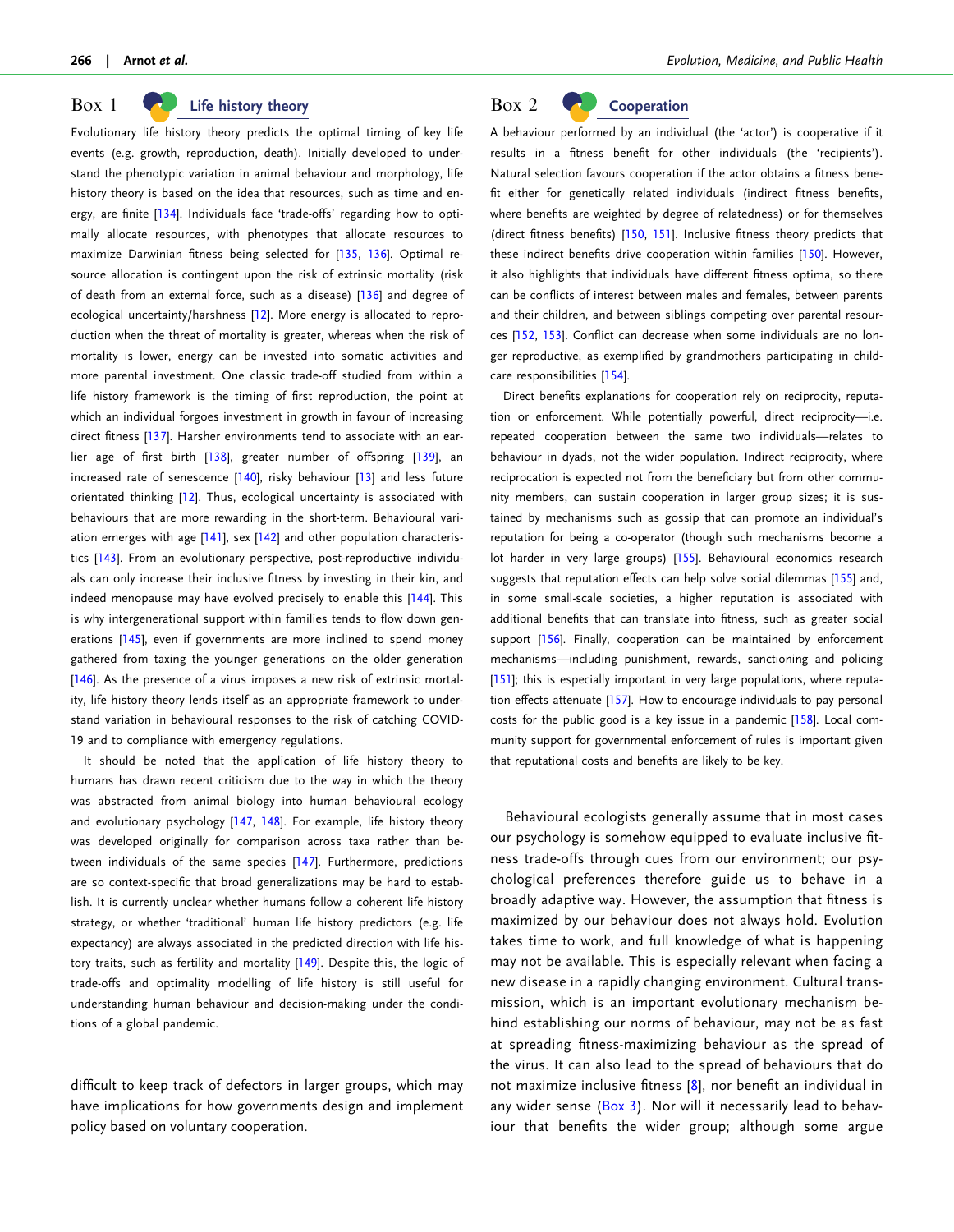#### <span id="page-3-0"></span> $Box$  3 Cultural evolution

Cultural evolution is a field of research that suggests that cultural traits (e.g. ideas, skills, artefacts, etc.), like biological ones, are transmitted from person to person, exhibit variation, and are subject to selection [\[159\]](#page-13-0). These traits can be studied quantitatively using an evolutionary framework. Human culture is cumulative: our knowledge and skills accumulate over generations and increase in diversity and complexity [\[160\]](#page-13-0). Biased learning in cultural evolution. Biases in whom we learn from have evolved because individuals who have those biases were better able to survive and reproduce [[8](#page-10-0)], especially when the costs and benefits of behaviour are hard for an individual to estimate. For example, prestige bias (copying/learning from highly respected and admired individuals in a group) can be adaptive if prestige is associated with high skill and knowledge [[161\]](#page-13-0). Conformist bias (copying what the majority does or believes in), can be adaptive unless environments change too rapidly or individual learning is error free [[8,](#page-10-0) [162\]](#page-13-0). By facilitating the spread of

specific norms and behaviours, evolved learning mechanisms also contribute to the formation of cultural groups with shared beliefs, social norms and symbolic markers [\[163,](#page-14-0) [164\]](#page-14-0), which can be linked to in-group favouritism and cooperation beyond the family [[165](#page-14-0)].

Evolution of norms and social institutions. Humans are exceptional collective thinkers. By the age of three, human children already recognize mutually binding commitments to joint goals [[166](#page-14-0)], and have sophisticated understanding of the context-specificity of normative rules in their pretend games [[82](#page-12-0)]. In small-scaled hunter-gatherer societies, social conventions exist that help enforce an egalitarian social structure [[167](#page-14-0), [168\]](#page-14-0). In large-scale societies, cooperative rules are often realized and enforced through institutions (governments, police, religions), which—in the past 13 000 years—have increased in scope and complexity [\[169,](#page-14-0) [170](#page-14-0)].

cultural transmission is better placed to generate the establishment of group-beneficial norms than is natural selection on genes [[9\]](#page-10-0).

A central insight from evolutionary theory is that our psychological preferences and behaviours evolved not to maximize our health, or the health of our group, but our inclusive fitness. Such insights can help us better understand why individual- and group-level behaviours may conflict with policies designed to mitigate the health and social impact of COVID-19. Here, we examine the underlying 'ultimate' causes of behaviour and decision-making and argue that it can help develop more effective strategies for tackling problems such as: compliance with health-promoting rules and social distancing, domestic violence, preventing the spread of misinformation and engendering cooperation within and between groups. While the topics covered below are by no means comprehensive, they provide examples of how an evolutionary approach can be used to understand the global challenges experienced during a pandemic.

#### 2. COMPLIANCE

Long-term compliance with health guidelines, as required to contain COVID-19, requires rules that fit with our evolved preferences as much as is possible. Public health guidelines and advice are often predicated on the notion that knowledge of risk will improve compliance. Knowledge can be helpful, but lack of knowledge may not necessarily be the constraint on compliance. Individuals have different priorities based on their own circumstances and ecology, and behavioural change in response to exposure and knowledge of risk itself has its own complicated relationship with behavioural outcomes related to compliance [\[10\]](#page-10-0).

To understand people's response to competing risks, a life his-tory framework is useful ([Box 1](#page-2-0)). A central tenet of life history theory is that high mortality risk is associated with a preference for earlier and faster reproduction, or a 'live fast die young' strategy [\[11](#page-10-0)-[14](#page-10-0)]. While the preference for reproduction over health is not necessarily verbalized, such a phenomenon has been observed in young African men who were less likely to respond to advice on wearing condoms if they were of a lower socioeconomic position, despite being the most at risk of HIV, because they were subject to a greater risk of mortality than wealthier individuals [[15\]](#page-10-0). From a life history perspective, the reproductive benefits of unprotected sex (attracting partners, fathering offspring) outweighed the marginal benefits of reducing one of many mortality risks; lack of knowledge of HIV was not their reason for avoiding condom use [\[15](#page-10-0)]. Similarly, sex education does not necessarily reduce pregnancy rates among those teenagers with few opportunities to gain from continuing their education: They evaluate the costs of delaying reproduction as greater than the cost of leaving school [\[16](#page-10-0)]. As male reproductive success tends to be more variable than female reproductive success, risk-taking is generally considered to be more adaptive in males. This may underpin a greater prevalence in males of health-harming behaviours ranging from criminality [\[17](#page-10-0)] to a reluctance to wear face masks if they are perceived as 'not cool' [\[18\]](#page-10-0).

[Figure 1](#page-4-0) illustrates a range of ways in which a greater risk of extrinsic mortality might promote a faster life history strategy, resulting in more risky behaviour and a decreased likelihood of compliance. A fast life history strategy has been linked to poorer health outcomes (such as obesity [[19](#page-10-0)]) and a lower socioeconomic position [\[20](#page-10-0)], meaning the individuals for whom the health risk is highest might be those least likely to respond to public health measures. Government lockdowns affect people of a lower socioeconomic position in a disproportionate way through creating greater economic insecurity [\[21\]](#page-10-0), running the risk that an uncertain environment makes some people more likely to engage in risky behaviour and disobey government rules ([Fig. 1\)](#page-4-0). It is possible that the government and media strategies of constantly drawing attention to mortality resulting from the pandemic could have perverse effects through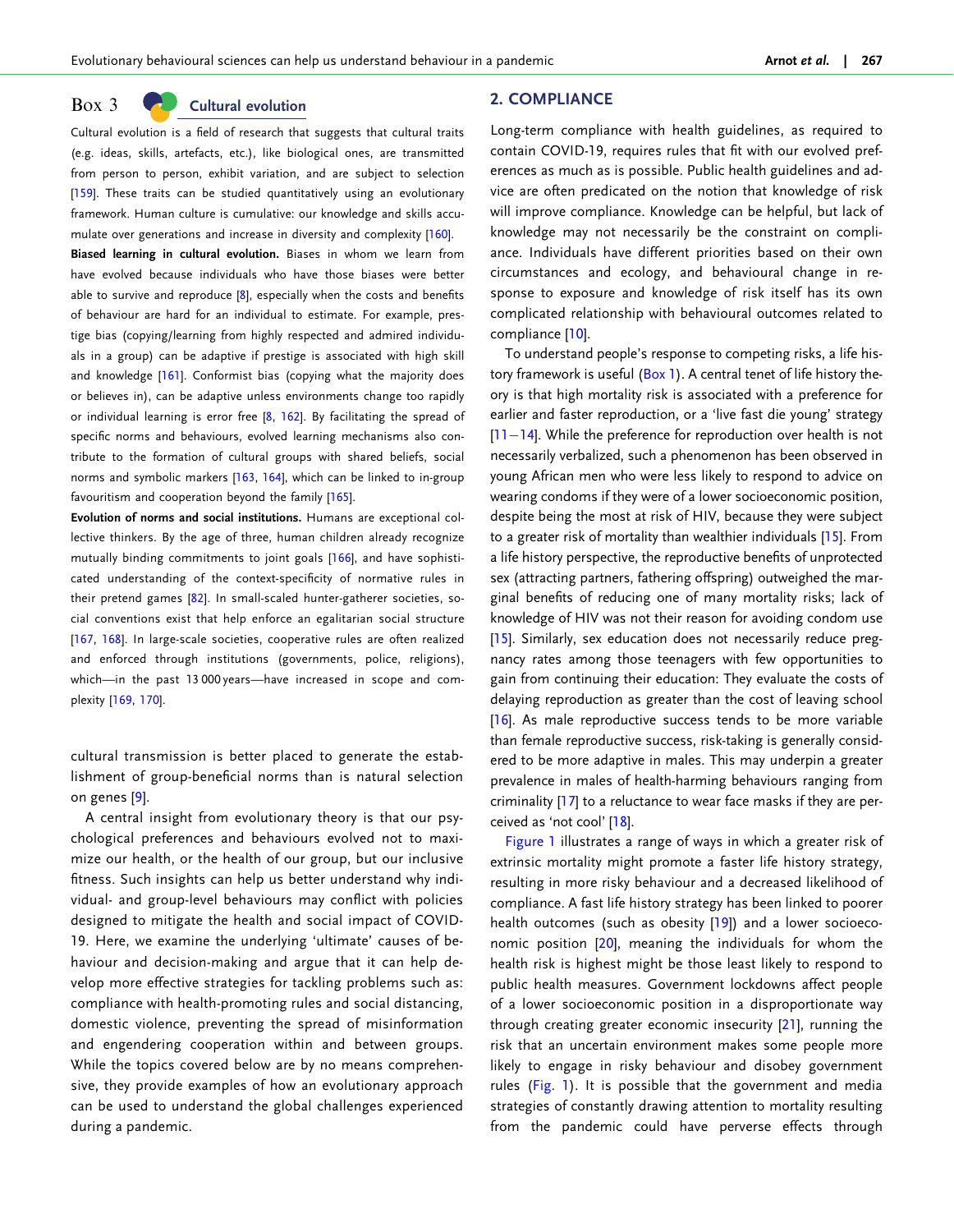<span id="page-4-0"></span>

Figure 1. Visual description of the hypothetical relationship between ecological uncertainty, life history traits, the risk of contracting COVID-19, compliance and mortality. Upwards blue arrows indicate an increase in the trait, and downwards orange arrows a decrease, e.g. fast life history strategy is associated with an increased pace of reproduction

enhancing risk-taking, as the salience of mortality has been shown to cause people to prioritize speeding up reproduction, as recently observed in Indonesia in response to COVID-19 [\[22\]](#page-10-0). Alternatively, those with longer time-horizons may perceive the risk of COVID-19 as short-term and thus delay child-bearing until it is over, as recently predicted in the USA [[23](#page-10-0)].

As our evolved instincts are often selfish or family oriented ([Box 2](#page-2-0)), compliance with measures that benefit the public at some cost to ourselves rely on institutions enforcing punishment. Punishment could be enforced by the passage of laws or, more effectively just by reputational costs [[24](#page-10-0)]. In the UK, whilst rules require individuals in certain categories that may be ill with or recently exposed to COVID-19 to quarantine for up to 14 days, any legal enforcement was extremely unlikely over the summer of 2020. A study found that, whilst the theoretical intention to quarantine if contacted by contact tracers was high ( $\sim$ 65%), <18% self-reported that they complied [[25](#page-10-0)]. Nonadherence was associated with men, younger age groups, having a dependent child in the household, lower socio-economic status, greater hardship during the pandemic and working in a key sector.

Given that reputational costs are a powerful incentive to cooperate, but not easily enforced in larger populations, the support of local communities for enforcement of regulations needs to be strong. Despite our instincts to avoid punishment, individuals can prefer to live in environments where behaviour is controlled by institutional punishments (legal systems, police forces, governments, religions etc.) as we are willing to pay the costs (e.g. taxation, possible retribution) of institutions that enforce the public good if they are effective at improving the qual-ity of life for everyone [[26](#page-10-0)]. Acceptance of leadership may have evolved for precisely that reason [\[27\]](#page-10-0). If leaders are not effective, trust and the acceptance of social inequality necessary for leadership is likely to dissipate rapidly.

#### 3. SOCIAL DISTANCING

A central policy for stopping the spread of COVID-19 is social distancing, which refers to measures that reduce the frequency and proximity of human-to-human contact, to reduce the rate of disease transmission in a community [[28](#page-10-0)]. The most extreme version of such measures to contain COVID-19 involve 'lockdowns' which were first implemented in China, where Wuhan and its 11 million residents were placed under strict lockdown on 23 January 2020 [[29](#page-10-0)]. This attempt at community containment included various social distancing measures such as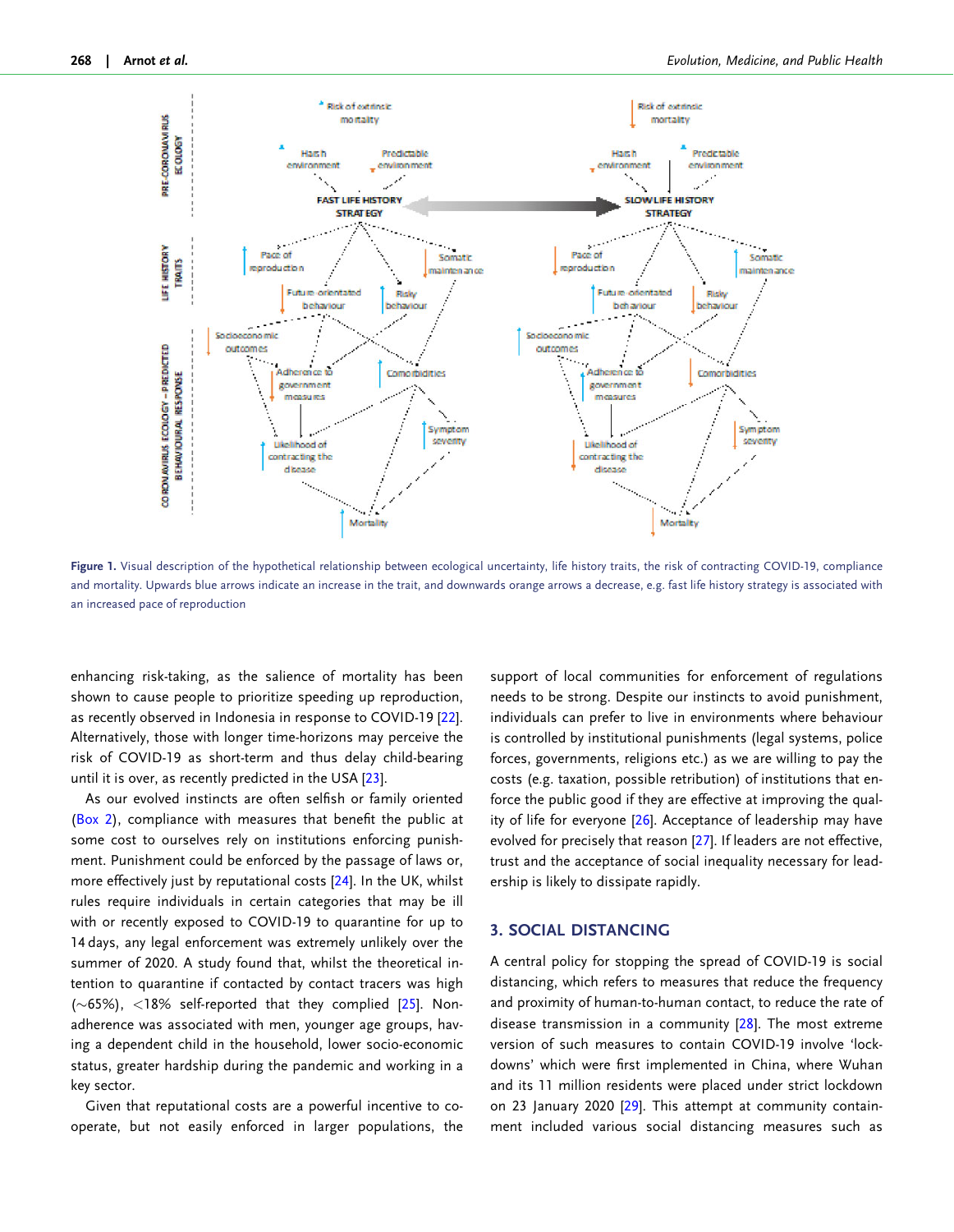<span id="page-5-0"></span>school closures, the suspension of public transport and stay-at-home directives [\[30\]](#page-10-0). By March, similar measures were being implemented across the globe [\[31\]](#page-10-0). Although social distancing measures have been effective in reducing the rate of transmission of COVID-19, they have posed social challenges. Like most primates, humans are highly social animals [[32](#page-10-0)]. We rely on social interactions within large and complex groups for cultural learning [\(Box 3\)](#page-3-0) and support in raising children [\(Box 2](#page-2-0)) [[33](#page-10-0)-[35](#page-10-0)]. We have an evolutionary history of cooperative childrearing [\[36\]](#page-10-0), meaning alloparental (i.e. non-parental) support is necessary for successful reproduction and childrearing. Alloparental investments have been associated with better child outcomes [\[37\]](#page-10-0) and, in most populations, formal education via 'institutional alloparenting' is a key determinant of long-term wellbeing [\[38\]](#page-10-0). The disruption to learning as a result of a pandemic was observed during SARS, in which children experienced delayed developmental milestones such as counting and saying a complete sentence [[39](#page-10-0)].

Constraining our social support networks by social distancing means that lower levels of practical support will be transferred between households. For parents, caring for children who would otherwise be at school or cared for by others can lead to increased stress, loss of income [\[40](#page-10-0)] and potentially delayed or reduced fer-tility [\[23](#page-10-0)]. This may have a profound effect for our most vulnerable children. Humans are one of the few primate species known to withdraw parental investment and, in extreme cases, commit infanticide where there is a lack of resources and alloparental support [\[41](#page-11-0)]. With social distancing severing support networks, some children may be put at increased risk of child neglect and abuse. School closures and holidays are associated with an increased incidence of child maltreatment [\[42\]](#page-11-0); and, in the UK, during the first month of lockdown there was a 1493% rise in the incidence of suspected abusive head trauma in infants [\[43](#page-11-0)].

Even without abuse, social distancing measures are likely to have a negative impact on children's development. Evidence from non-pandemic circumstances shows that a long period of school absence is likely to lead to substantially reduced educational outcomes for children [\[44,](#page-11-0) [45](#page-11-0)]. Long period of isolation from peers is likely to be detrimental for socio-emotional development [[46](#page-11-0), [47\]](#page-11-0). For adolescents, teenagehood is a critical developmental period for socio-cultural learning [[48](#page-11-0), [49](#page-11-0)] reflected in their broadening of social networks with a greater focus on peers [\[48\]](#page-11-0). Constraining social ties through social distancing at this crucial developmental stage may be particularly detrimental [[50](#page-11-0)]. Teenagers have been reported as more likely to flout social distancing rules, perhaps prioritizing mating effort and social opportunities over disease avoidance [[51](#page-11-0), [52\]](#page-11-0). While schools are hot-spots for influenza transmission [\[53\]](#page-11-0), it is still less clear what role they play in the transmission of COVID-19 [[54](#page-11-0), [55\]](#page-11-0). However, there is evidence that they can act as spreaders, with this effect being particularly prevalent in secondary/high

schools [\[56\]](#page-11-0), thus potentially transmitting the virus to older individuals they interact with. As children and adolescents are physiologically less affected by COVID-19 than older members of the population [[57](#page-11-0)], social distancing imposes a high cost to them for the benefit of adults [\[57\]](#page-11-0).

Social distancing rules therefore pose dilemmas for families, as it is unclear whether the benefits of social distancing and avoiding the virus outweighs the immediate and long-term costs (e.g. potential fitness costs of higher mortality risk for infants or grandparents, lower mating opportunities for young adults, etc.). The magnitude of these costs may be missed by policy makers who, in Western contexts at least, typically view intensive parenting as the 'normal' form of childrearing and significantly underestimate the costs of severing a family's social ties.

#### 4. DOMESTIC VIOLENCE

Lockdown measures mean most people spend more time within their household than ever before, and under some circumstances, this is having harmful consequences. Domestic violence and femicide have increased during lockdown, which is generally attributed to the close confinement of victims and perpetrators and the removal of victims' support systems, which both facilitate the violence  $[58]$  $[58]$  $[58]$ . An evolutionary approach suggests that a tendency to control a mate has a strategic function in a way that is distinct from a conventional analysis that views domestic violence as deviant behaviour in order to assert dominance [[59](#page-11-0)]. If the tendency to resort to violence to control access to a mate has an evolved function, then it should have increased reproductive success in ancestral environments, through either securing more mates or more mating [[60](#page-11-0)]. Intimate partner violence is indeed associated with higher marital fertility in a forager-horticulturalist population [[61](#page-11-0)], where men may use wife abuse both as a means of increasing family size, and also as a means of pursuing their own extra-marital affairs [[62](#page-11-0)]. Domestic abuse may also be coercive behaviour used to ensure continued access to a sexual partner. Indeed, survey data collected by Safe Lives [\[63\]](#page-11-0) during the pandemic shows that while a large proportion of abusers are current partners ( $\sim$ 20%), a greater proportion ( $\sim$ 63%) are ex-partners.

Under lockdown, we could be witnessing increased attempts by ex-partners to regain control and coerce women into reentering into a partnership with them. Safe Lives [[63](#page-11-0)] argues that the uncertainty of the current period may cause victims to return to their perpetrators, and abusers may recognize this and use it to their advantage. Risk of domestic violence does decline as women age, with younger women being more likely to be a victim due to their higher fecundity and mate value (i.e. increasing the fitness benefit of coercion for the abuser) [\[64](#page-11-0)]. This pattern was seen following Hurricane Katrina, where it was observed that younger women were more likely to experience an increase in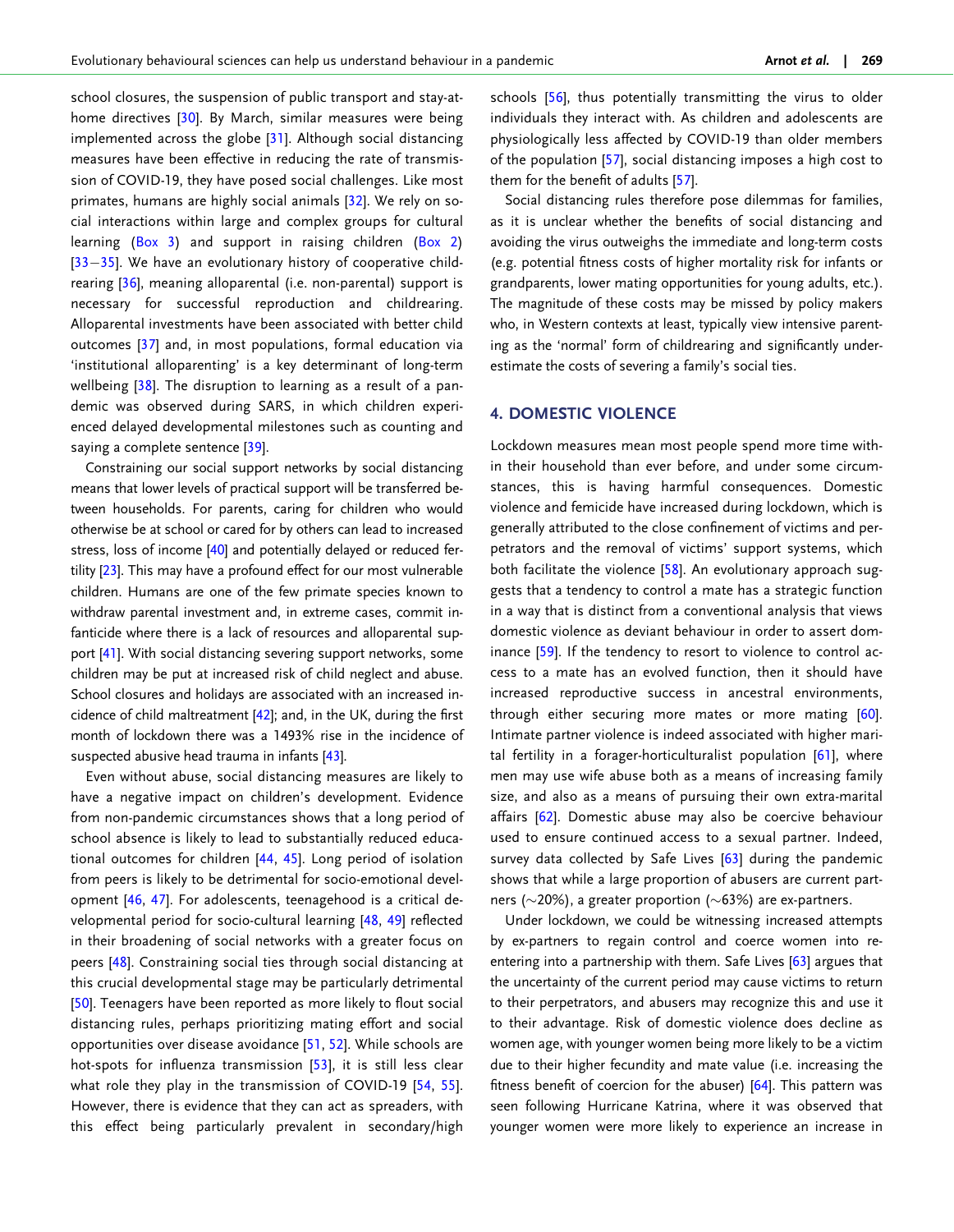<span id="page-6-0"></span>violence [\[65](#page-11-0)]. Furthermore, financial insecurity is associated with unstable partnerships [[66\]](#page-11-0); the loss of jobs caused by pandemic mitigation strategies may increase women's incentives to separate. This may motivate some males to retain partners through coercion, while at the same time lockdowns can inhibit female escape strategies and reduce their bargaining power, thus increasing instances of domestic violence.

There is an understanding that the rise in abuse is not caused by new perpetrators but by previous abusers whose violence has increased [[67](#page-11-0)]. Given the financial instability of the post-COVID world, new abusers may have emerged or will emerge, and data should be collected to elucidate this. We cannot assume that this rise in domestic violence will decrease as lockdowns end and women's refuge services resume, as previous research into abuse following natural disasters has shown that increased demands for services persists for up to a year following the incident [[68](#page-11-0)].

We suggest that policy should focus on demographic groups that an evolutionary approach would highlight as being at a heightened risk of abuse, such as younger women and women whose partners are under economic stress or risk of job loss. Additionally, policies that reduce the bargaining power of women should be highlighted as facilitating domestic violence. For example, in the UK, the aggregation of child benefits, which had previously gone to the mother, into universal credit which is allocated to the head of the household (usually the man) removes a crucial lifeline to victims of domestic violence, making them fur-ther reliant on their abusers [\[69\]](#page-11-0). Using evolutionary theory to understand under what circumstances abuse might be expected may allow policy makers to target certain individuals and anticipate when during the pandemic violence may increase.

#### 5. CONTACT TRACING

Our behaviour is determined partly by our ecology, and also partly determined by culture, i.e. local conventions, institutions and symbolic practices that exist upon a common recognition and acceptance by all group members. Culture also evolves over time [\(Box 3](#page-3-0)). How people respond to government guidelines may be influenced strongly by the people they are surrounded by and the culture they are a part of Ref. [\[10\]](#page-10-0). In Western, Educated, Industrialized, Rich and Democratic (WEIRD) societies [\[70](#page-11-0)], there is a rising scepticism and resistance against contact-tracing measures, which results from perceiving privacy as a moral imperative, safeguarding ideals of political freedom and moral autonomy [\[71](#page-11-0)]. A strong belief in individual rights to privacy hampers the introduction of surveillance and contact-tracing infrastructures as these measures are politically costly [[72](#page-11-0)]. The strength of this belief is culturally contingent [[73\]](#page-11-0); in some East Asian countries mass surveillance has been the norm for some time. This means that there is

greater acceptance of various contact tracing technologies, and the existing tracking infrastructure has given a head start to the epidemic response [\[74\]](#page-11-0). Increased acceptance of contracttracing in East Asian countries may also stem from experience with recent lethal epidemic outbreaks such as SARS and MERS [[75](#page-11-0)].

Some argue that such culturally specific attitudes towards individual vs collective welfare stem from historical differences in farming practices [[76](#page-11-0)]. Experiments show people from WEIRD populations are more likely to adopt more asocial, individualistic learning strategies than other populations [[77](#page-11-0), [78\]](#page-12-0). Many attributed national differences in epidemic response to cultural differences of the collectivist attitude, that is, the tendency to sacrifice personal interests for collective gains, in contrast to 'individualism', which prioritizes individual autonomy [[79](#page-12-0)]. Some attempted to draw a causal link between collectivism and historical exposure to pathogen stress experienced by the group [\[78\]](#page-12-0), but this correlation does not hold after differences in government effectiveness is taken into consideration [\[80\]](#page-12-0). The reality is likely more complex. Immediate concerns for material insecurity, historical contingencies, such as the spread of Protestant values of self-reliance and individualism [\[81\]](#page-12-0), and reputational concerns are all likely to shape the level of collectiv-ism in different cultural groups [[80](#page-12-0)].

One way to tackle non-compliance to contact tracing is to obtain a consensus from the public that we are now in a different social context from pre-pandemic times, so a new moral norm (i.e. more neutral attitudes towards personal data disclosure for contact tracing) is required in the new 'ongoing pandemic' context. Effective contact tracing through mass surveillance—as seen in South Korea—in some instances curbs the individual right to privacy. But a realistic understanding of the epidemic threat would change the context of our normative conventions and facilitate behavioural changes away from norms about privacy that may no longer be appropriate in a pandemic. In the USA, mandatory HIV screening for pregnant women was considered justifiable, as benefits outweighed the costs of the privacy breach [\[72\]](#page-11-0). Contrary to what many feared, establishing a new norm of sharing personal information to aid effective contact-tracing during a pandemic does not necessarily jeopardize the long-term moral norms regarding privacy protection, as social norms in human societies are often context specific  $[82]$  $[82]$  and we would eventually return to a 'pandemic-free' social context. Understanding which cultures would be more receptive to different technologies may help governments market them to the public.

# 6. MISINFORMATION, CONSPIRACY THEORIES AND VACCINE UPTAKE

During a pandemic, social learning strategies, which have been adaptive in our evolutionary past, may be harmful (and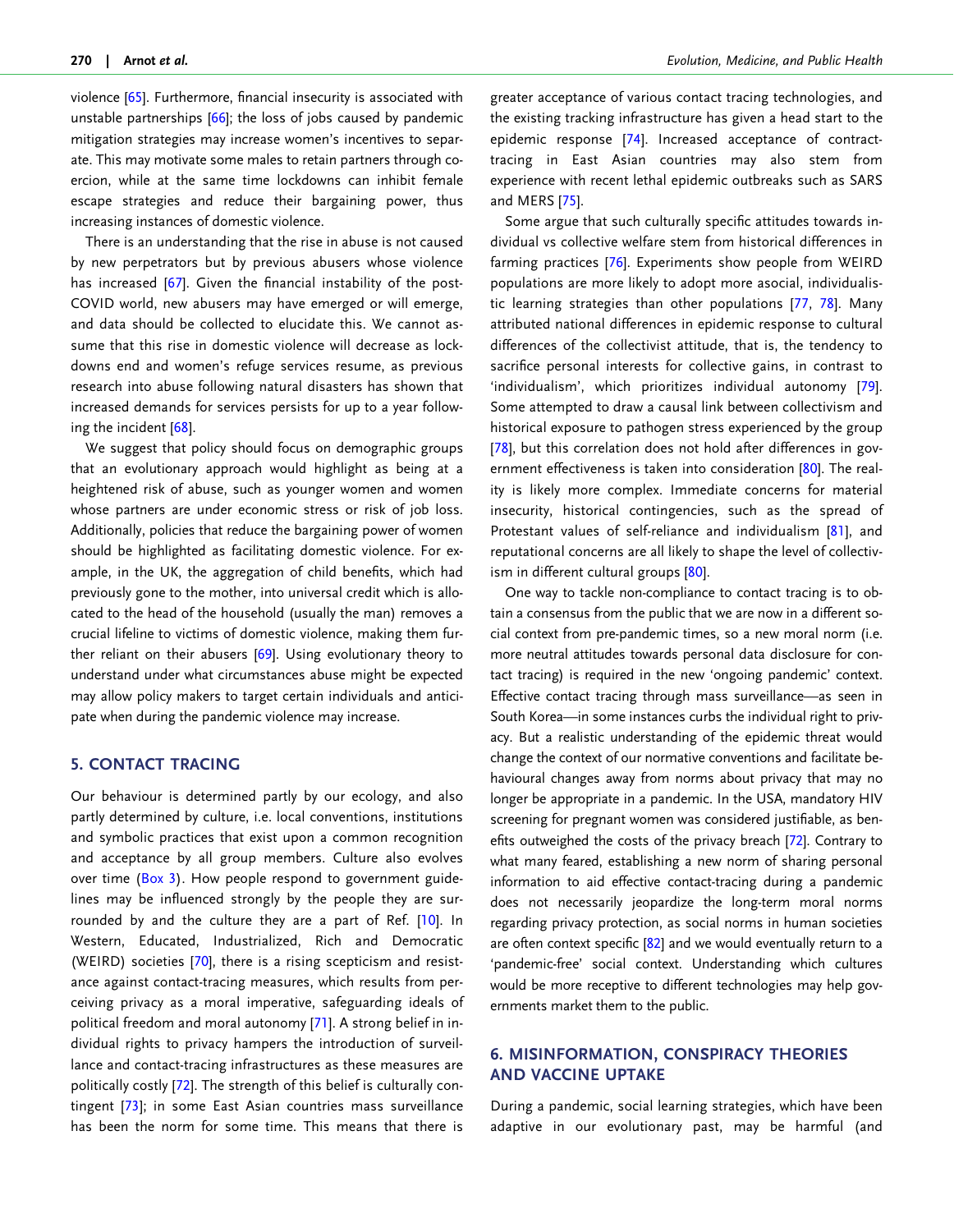<span id="page-7-0"></span>maladaptive) under new conditions [[83](#page-12-0)]. For example, conformist bias acting inside online 'echo chambers' and prestige bias may result in the spread of misinformation [[84](#page-12-0), [85](#page-12-0)] (see [Box 3](#page-3-0) for definitions). Scientific controversies over wearing face masks [[86](#page-12-0)] means that—in the absence of government implementation—usage does not take off until a sufficient number of people in the community start wearing them, so that it becomes a cultural norm. The COVID-19 epidemic has produced 'fake news', conspiracy theories, and dubious 'alternative' remedies purported to prevent or cure the virus. Many people in the UK and the USA hold such ideas [\[87,](#page-12-0) [88](#page-12-0)], which often proliferate in pandemics [[89](#page-12-0), [90](#page-12-0)].

Misinformation and conspiracy theories are clearly a barrier to curbing the spread of the virus. The development and implementation of a vaccine is one of the most promising ways of eradicating COVID-19; however, for this to work, enough people have to be receptive to the idea of being vaccinated. Vaccines are central in many conspiracy theories, with conspiracy beliefs often attributing unseen causes of important events to a powerful coalition secretly working to cause harm [\[91\]](#page-12-0). When the error costs of not perceiving a threat are potentially more catastrophic than its overdetection, selection favours a bias towards over-detection [[92,](#page-12-0) [93\]](#page-12-0), meaning people adopt vaccine-avoidant behaviours. 'Anti-vaxxers' believe that governments and pharmaceutical companies are covering up information for their own gain. For example, many believe that due to the possible profits to be made by pharmaceutical companies, they are covering up negative sideeffects or over-stating the efficacy of vaccines [\[94\]](#page-12-0). Clusters of people who hold anti-vaccination beliefs can become entangled with undecided individuals and influence them [[95\]](#page-12-0). Rather than intentionally causing harm to the public, believers perceive themselves as participating in a common cause [\[96\]](#page-12-0) and form 'echo chambers', in which they only encounter perspectives that reinforce their own. The spread of anti-vaccine sentiment and the disease itself may co-evolve [[97\]](#page-12-0)—we may not hear much from antivaccine campaigners when an epidemic is at its height, but as the disease disappears anti-vaccine sentiment can help to build up the next wave of infection.

Vaccination decisions are also shaped by omission bias when people are faced with a choice between taking a specific action or doing nothing, they often prefer to do nothing if taking action introduces costs or risks that would not have impacted them otherwise [[98](#page-12-0)]. Even when the risk of catching a disease is higher than that of vaccine side-effects, people prefer not to vaccinate [\[98](#page-12-0)-[100\]](#page-12-0). Similarly, our sense of disgust may play a role in vaccine hesitancy [[100\]](#page-12-0), which is associated with aversion to blood and needles [[101\]](#page-12-0) and concern for bodily purity [[102](#page-12-0), [103\]](#page-12-0). This is evident in the misconception that vaccines contain harmful 'toxins' [[94](#page-12-0), [104](#page-12-0)]. Superstitious treatments may prolifer-ate when people observe and copy others using them [\[105\]](#page-12-0). Determining what cures disease is difficult when patients can

recover spontaneously. This is particularly relevant with COVID-19, as many people are able to recover at home without special-ist treatment [[106\]](#page-12-0). Ineffective remedies may be popular because their very ineffectiveness means patients are ill for longer, prolonging usage, which is then copied more frequently [[105\]](#page-12-0).

However, the same processes that produce misinformation can motivate compliance with effective measures. As people are more likely to trust information and conform to behaviours they observe in their in-group, appeals by peers are more successful. Shelby and Ernst [\[96\]](#page-12-0) recommend parents whose un-vaccinated children contracted preventable diseases and parents who immunized their children without adverse effects should share their stories. If people are told that many peers vaccinate, they are more likely to follow suit <a>[\[107](#page-12-0)]</a>. Engaging social media users to combat misinformation from others in their network has proven effective in previous outbreaks. For example, a conspiracy theory circulated stating the Zika virus was being transmitted using genetically modified mosquitoes. This was successfully countered on social media by providing links to corrective information and encouraging other users to refute misinformation [[108\]](#page-12-0). Similar methods are now being implemented globally, with the trackand-trace system and mask wearing being promoted in the UK through government paid advertisements by ex-Love Island contestants and other influencers [\[109](#page-12-0)]. Ethnographic studies can help shed light on local views and responses to an outbreak. Standard bio-medical messages, such as 'science and medicine are our only hope', do not lead to behaviour change [\[110](#page-12-0)], in part because communities often have different beliefs on the effectiveness of treatment methods for different conditions. For example, while Congo hunter-gatherers trust in the effectiveness of Western medicine for certain diseases, for others they rely on traditional practices [\[111](#page-12-0)]. Anthropological studies on the local perceptions of the Ebola outbreak found that while certain cultural practices contributed to the spread of the disease, others can be used to slow down epidemics especially considering that most of these communities already lived in high mortality environments [\[112](#page-12-0)]. Identifying health-enhancing cultural practices and incorporating them in the design of public health messaging can be helpful.

If a practice contributes to group identity, many people will only abandon it if the link between that behaviour and their group identity can be disrupted [[113](#page-12-0)]. For example, campaigns to end female genital mutilation (FGM) can produce a backlash if they imply that local values must be abandoned or supplanted by outside ones [[114](#page-12-0)]. Doing so threatens the target audience's identity. Interventions were more successful if they employ locals to model anti-FGM views and emphasize that conflicting attitudes already exist within populations that practice FGM [\[114](#page-12-0)]. These interventions show that people who share the target audience's cultural values can reject FGM, and that doing so is compatible with being a member of that group.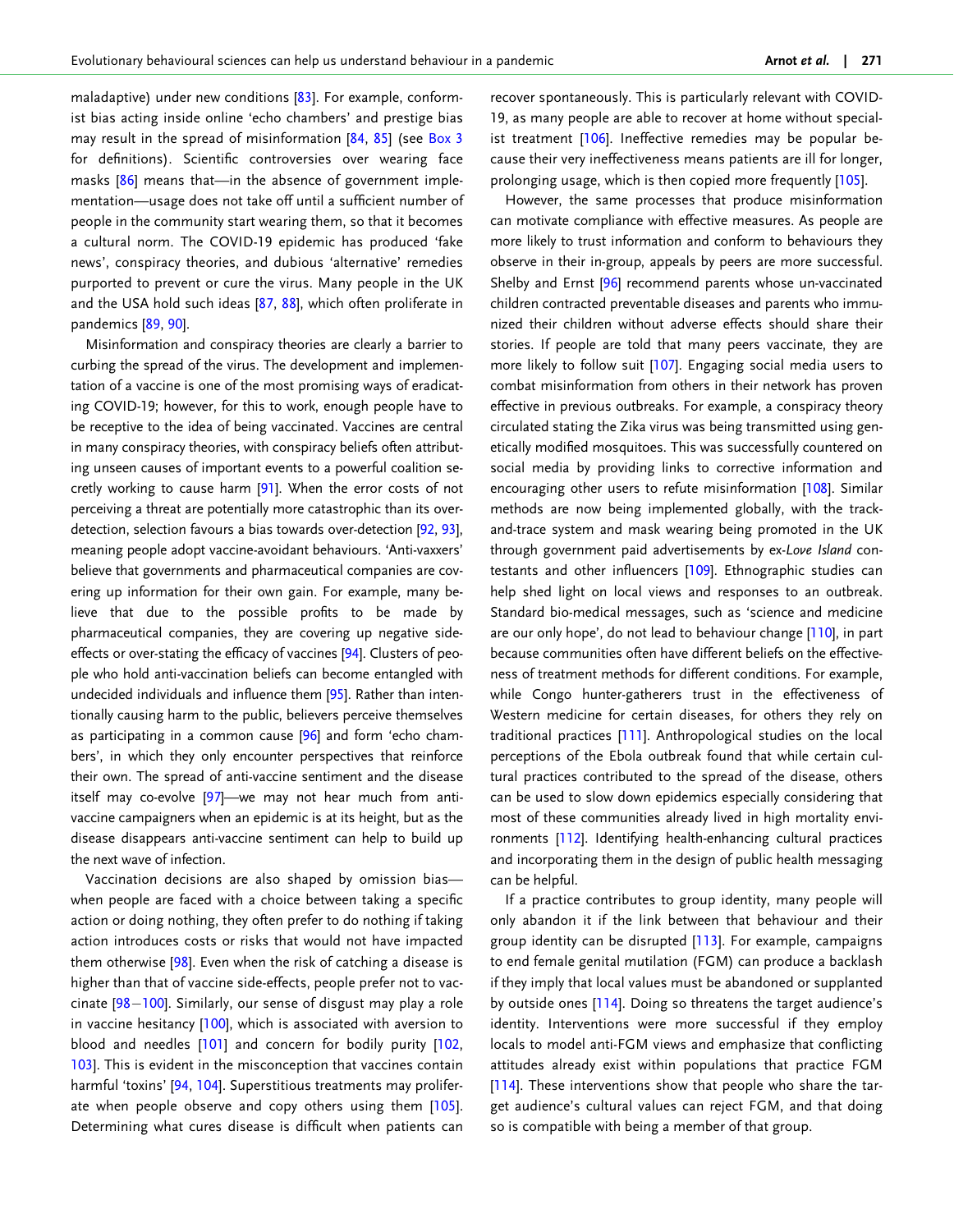<span id="page-8-0"></span>Policymakers should be aware that cultural groups, and those within groups, may have different beliefs about the effectiveness of treatment methods and vaccines against COVID-19. It is important to first understand these beliefs and co-design health promotion messages with local groups [[115](#page-12-0)]. Stigmatization risks entrenching hostile attitudes further [[113](#page-12-0)]. Campaigns are likely to be more successful if they rely on peer interactions with people that members of the target audience share a social identity with, e.g. by encouraging people who already follow guidelines to become peer educators in their real-life social networks. Peer intervention (e.g. on social media) can be used to refute harmful information that is liable to prevent people from following guidelines, such as the idea that COVID-19 is caused by 5G masts [\[108\]](#page-12-0). Conformist social influence can be used to emphasize how others in a social environment or target audience peer group are currently complying with regulations so that others then adopt these behaviours [\[113\]](#page-12-0).

In the absence of a vaccine, the primary tool at our disposal to prevent the spread of the virus is behavioural change, such as mask wearing and social distancing. Misinformation and conspiracy theories are found to be one of the primary reasons that people are hesitant to adopt these behaviours [\[116\]](#page-12-0). Cultural evolutionary theory can help us understand who is most vulnerable in regard to believing untruths about factors relating to COVID-19, and what we can do to minimize the spread of such misinformation.

### 7. INTERNATIONAL COOPERATION

We respond to crises not only just as individuals, but also as members of a series of nested communities. Often we have to entrust institutions with devising and enforcing health-related policies on behalf of the whole group. Modern states have multiple levels of organization (national, regional, municipal), and the authority granted to each of them varies greatly depending on the government system [\[117\]](#page-12-0). Supranational bodies, such as the European Union or the World Health Organization, play increasingly important roles in guiding policy or coordinating international initiatives on preventative measures [\[118\]](#page-12-0). Therefore, a successful response to the COVID-19 pandemic requires not only cooperation between individuals, but also intercommunity coordination, both between nations (international cooperation) and between levels of governance within a nation (intergovernmental cooperation).

Evolutionary behavioural sciences are being applied to investigating the evolution of societal organization and the drivers of intergroup cooperation, employing historical data analysis, experimental studies, and mathematical modelling. Mathematical models have started to explore how our species' ability to form coalitions has made these shifts possible, exploring drivers of cooperation especially in the context of warfare [\[119,](#page-12-0) [120\]](#page-12-0).

Throughout human evolution, cooperation between groups has been driven by two main classes of benefits: protection from common threats and resource sharing, especially during times of shortfall ('risk pooling') or if some resources are not available locally [\[121\]](#page-13-0). Both these benefits are relevant in the context of the current pandemic, as COVID-19 is a threat to all countries and many communities have faced shortages of medical equipment that have been mitigated, at least in part, through international and intergovernmental cooperation [\[122\]](#page-13-0).

Despite the potential benefits, collaboration between communities can often fail; just like individuals, groups might experience different costs and benefits that can result in conflicts of interest and, crucially, these may depend on the 'ecology' experienced by different groups and their current status [[121](#page-13-0)]. For example, a recent evolutionary game theoretic model predicts that resource inequalities between players can facilitate intergroup cooperation, because the rich invest more in the public good to protect their wealth and this creates the conditions for the poor to contribute as well [\[123](#page-13-0)]. However, a behavioural experiment simulating individuals ability to mitigate climate change has demonstrated that, when resource inequalities are coupled with higher risks for poorer groups, conflict can ensue, as richer players are both at less risk and less incentivized to invest [[124](#page-13-0)]. But to understand which conditions will result in intergroup cooperation, it is not enough to consider potential conflicts between groups only at one level. The interests of groups at multiple organizational levels—and ultimately of the individual citizens within them—must be analysed simultaneously, since conflict within lower levels might influence cooperation between higher levels [[120,](#page-12-0) [121,125](#page-13-0)].

An evolutionary approach suggests reasons behind suboptimal responses to the COVID-19 pandemic from states and communities are likely to be found in these conflicts of interest and their 'ecological' drivers. It is possible that South Korea and Taiwan responded more effectively than Italy or the USA because the former implemented unified national plans rapidly, while the latter struggled, having multiple decision-making centres in regions/states [\[126\]](#page-13-0). Although greater centralization is not necessarily the only possible solution. Research in evolutionary anthropology has shown that conflict resolution is one of the primary functions of leaders in both in small-scale and large-scale human societies, whether egalitarian or stratified [\[127](#page-13-0)]. A central leadership capable of mediating between regions, together with clarification of national and regional roles, might be the key to a more effective response, especially in federal systems as an initially successful response in Germany suggests [[128](#page-13-0)]. A recent mathematical model of the evolution of military alliances [[120](#page-12-0)] suggests that it might be necessary for conflicts between lower levels (e.g. cities, regions) to be resolved or kept in check for cooperation between higher levels (e.g. states) to be sustained. Given how easily the virus is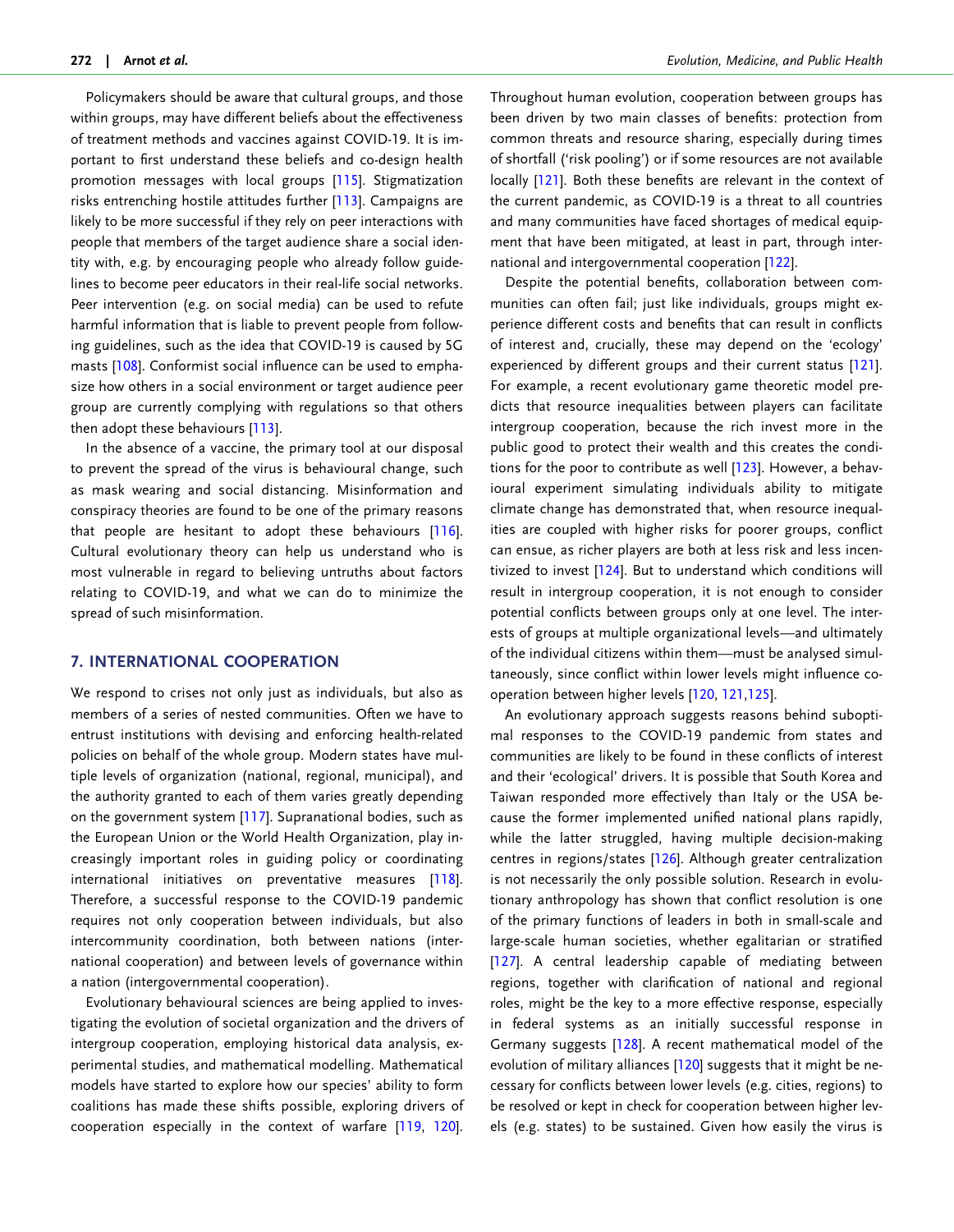<span id="page-9-0"></span>spread, countries working together to share vaccine developments, including subsidizing those countries that cannot afford it, is likely to be essential to eradicating this disease globally.

## 8. CONCLUSIONS

Evolutionary insights help explain the underlying drivers of behaviour, which can help explain why some people take more risks and may not comply with government rules, and why conflicts of interest between generations, between partners or between groups can all impede pandemic mitigation strategies. While attention to conflicts of interest is not exclusive to evolutionary theory, the insights from evolutionary approaches to behaviour can inspire novel solutions, complimenting work in political science, economics and public health on national- and international-level responses to the current pandemic [\[129\]](#page-13-0) as evidenced in previous responses, such as with Ebola [\[130\]](#page-13-0). An evolutionary framework gives guidance as to what is likely to be sustainable in terms of policy to mitigate the costs of this disease. Three main guiding conclusions are following:

- (i) 'Good of the group' arguments will not go far.
	- Whilst individuals are willing to pay costs for the good of society, anything that involves long-term costs to the individual may not be sustainable unless balanced by other motivations to cooperate. Individual and family-based incentives need to be prioritized. Reputational costs are effective at the local level, but are highly context specific and may vary between communities. Top down diktats will be judged on their success at improving the lives of individuals. Anything that is generating conflict in society, from elections to (trade) wars, is likely to make largescale cooperation at a national or international level more difficult to achieve.
- (ii) Behaviour is heterogenous.

'One size fits all', while improving clarity of message, does not acknowledge the very different costs and benefits experienced by different individuals in society, which will lead to non-compliance. Social distancing policies may need to make exceptions for different kinds of interactions (such as forming 'social bubbles' with elderly relatives or romantic partners living alone). Otherwise regulations are undermined by too many rule breakers including public figures [[131\]](#page-13-0)—which can lead to the breakdown of general compliance. Similarly, across societies, heterogeneity in social conditions, ecological context and mortality hazard will mean that similar policies are met with different reactions in different communities. Different rates of infection in different groups may be due to behavioural rather than physiological differences, and people of different sociodemographic status may behave differently when faced with options including disease risk, due to different costs and benefits. Disease history is influenced by past behaviours and thus preexisting conditions can differ between groups for behavioural reasons. Experience of current or historical oppression [\[132,](#page-13-0) [133](#page-13-0)] will play a role. Many of the harmful

effects of risky environments will fall on the same individuals and thus exacerbate existing social, economic and health inequalities; e.g. those from ethnic minorities, those of a lower socioeconomic position, those who are not represented by their leaders, and those without obvious pathways to wealth and status, are all among those that may prioritize behaviours that do not protect them from COVID-19, and thus increase their own risk of infection. The interaction of social, socioeconomic, and biological factors could easily drive some of the unexplained socioeconomic and ethnic patterns of infection with COVID-19 [[6](#page-10-0)].

- (iii) Behaviour change is linked to a change in ecology.
	- A behavioural ecology perspective highlights that sustained behaviour change is much more likely to emerge from environmental changes, rather than by just telling people how to behave. The widespread adoption of longterm changes in behaviour that would help keep pandemics at bay may require profound ecological and structural changes that improve life experiences, particularly for disadvantaged groups. Policies may need to look at modifying the costs and benefits of certain lifestyles or behaviours in favour of more security and prosperity. This involves not only just modifying the risks of dangerous jobs in cleaning, nursing or public transportation, but also improving neighbourhoods, general public health and general education and reducing other impediments to security such as racism. Improving the prospects of an individual by changing their socioeconomic and physical environment is clearly much more challenging and costly for governments than just issuing advice about behaviour. But behavioural ecology, and other evolutionary frameworks, suggest there are few short cuts to successful mitigation strategies.

#### AUTHORS' CONTRIBUTIONS

All authors contributed for manuscript writing and paper editing.

#### acknowledgements

A.J.C.M. is funded from the French Agence Nationale de la Recherche (under the Investissement d'Avenir programme, ANR 17-EURE-0010). G.D.S. is funded by the British Academy Postdoctoral Research Fellowship and research grant (SRG\171409). M.A. and L.D.W.K. are funded by the ESRC-BBSRC Soc-B Centre for Doctoral Training (grant no. ES/P000347/1). We thank three anonymous reviews for their helpful comments.

Conflict of interest: None declared.

#### **REFERENCES**

[1.](#page-1-0) Ferguson NM, Laydon D, Nedjati-Gilani G et al. Impact of Non-Pharmaceutical Interventions (NPIs) to Reduce COVID-19 Mortality and Healthcare Demand. Imperial College London, 2020. [https://www.im](https://www.imperial.ac.uk/media/imperial-college/medicine/sph/ide/gida-fellowships/Imperial-College-COVID19-NPI-modelling-16-03-2020.pdf) [perial.ac.uk/media/imperial-college/medicine/sph/ide/gida-fellow](https://www.imperial.ac.uk/media/imperial-college/medicine/sph/ide/gida-fellowships/Imperial-College-COVID19-NPI-modelling-16-03-2020.pdf)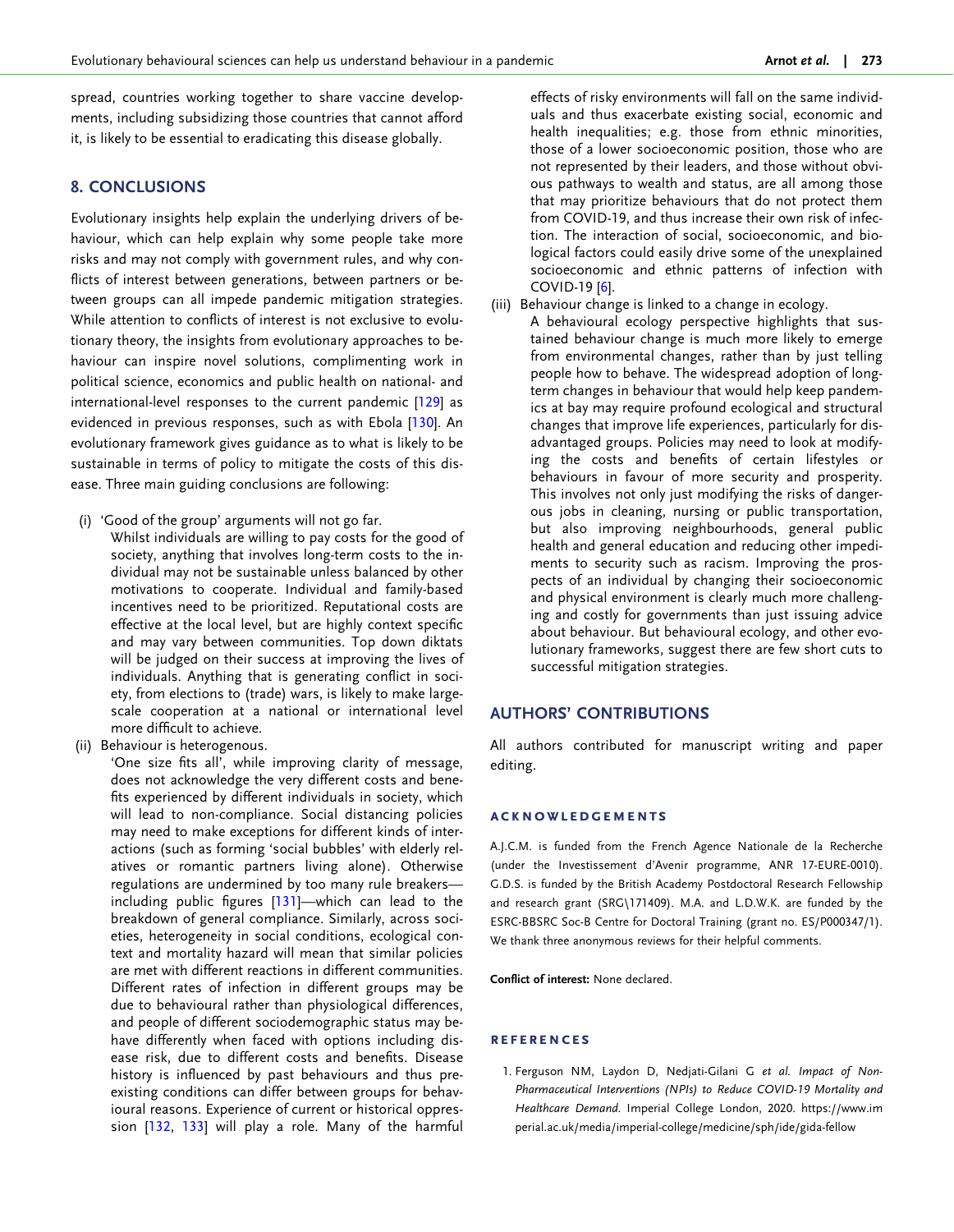<span id="page-10-0"></span>[ships/Imperial-College-COVID19-NPI-modelling-16-03-2020.pdf](https://www.imperial.ac.uk/media/imperial-college/medicine/sph/ide/gida-fellowships/Imperial-College-COVID19-NPI-modelling-16-03-2020.pdf) (2 November 2020, date last accessed).

- [2](#page-1-0). van Bavel JJ, Baicker K, Boggio PS et al. Using social and behavioural science to support COVID-19 pandemic response. Nat Hum Behav 2020; 4:460–71.
- [3](#page-1-0). Krebs JR, Davies NB. An Introduction to Behavioural Ecology, 3rd edn. Oxford : Blackwell Scientific.
- [4](#page-1-0). Tinbergen N. On aims and methods of ecology. Zeitschrift Für Tierpsychologie 2010; 20:410–33.
- [5](#page-1-0). Houston AI, Clark CW, McNamara J et al. Dynamic models in behavioural and evolutionary ecology. Nature 1988; 332:29–34.
- [6](#page-1-0). Williamson E, Walker AJ, Bhaskaran KJ et al. OpenSAFELY: factors associated with COVID-19-related hospital death in the linked electronic health records of 17 million adult NHS patients. medRxiv 2020. DOI: 10.1101/2020.05.06.20092999.
- [7](#page-1-0). Ge E, Chen Y, Wu | et al. Large-scale cooperation driven by reputation, not fear of divine punishment. Royal Society Open Science 2019; 6: 190991.
- [8](#page-2-0). Boyd R, Richerson PJ. Culture and the Evolutionary Process. Chicago: Chicago University Press, 1985.
- [9](#page-3-0). Smith D. Cultural group selection and human cooperation: a conceptual and empirical review. Evol Hum Sci 2020; 2:e2.
- [10](#page-3-0). Moya C, Cruz YCPP, Kline MA et al. Dynamics of behavior change in the COVID world. Am J Hum Biol 2020; 32:e23485.
- [11](#page-3-0). Andre J, Rousset F. Does extrinsic mortality accelerate the pace of life? A bare-bones approach. Evol Hum Behav 2020. 10.1016/j.evolhumbehav.2020.03.002.
- [12](#page-2-0). Ellis BJ, Figueredo AJ, Brumbach BH et al. Fundamental dimensions of environmental risk: the impact of harsh versus unpredictable environments on the evolution and development of life history strategies. Hum Nat 2009; 20:204–68.
- [13](#page-2-0). Uggla C, Mace R. Effects of local extrinsic mortality rate, crime and sex ratio on preventable death in Northern Ireland. Evol Med Public Health 2015; 2015:266–77.
- [14](#page-3-0). Nettle D. Flexibility in reproductive timing in human females: integrating ultimate and proximate explanations. Philos Trans R Soc Lond B Biol Sci 2011; 366:357–65.
- [15](#page-3-0). Oster E. HIV and sexual behavior change: why not Africa? J Health Econ 2012; 31:35–49.
- [16](#page-3-0). Paton D, Wright L. The effect of spending cuts on teen pregnancy. J Health Econ 2017; 54:135–46.
- [17](#page-3-0). Wilson M, Daly M. Life expectancy, economic inequality, homicide, and reproductive timing in Chicago neighbourhoods. Br Med J 1997; 314: 1271–4.
- [18](#page-3-0). Capraro V, Barcelo H. The effect of messaging and gender on intentions to wear a face covering to slow down COVID-19 transmission. PsyArXiv 2020. DOI: 10.31234/osf.io/tg7vz.
- [19](#page-3-0). Maner JK, Dittmann A, Meltzer AL et al. Implications of life-history strategies for obesity. Proc Natl Acad Sci USA 2017; 114:8517–22.
- [20](#page-3-0). Griskevicius V, Tybur JM, Delton AW et al. The influence of mortality and socioeconomic status on risk and delayed rewards: a life history theory approach. J Pers Soc Psychol 2011; 100:1015-26.
- [21](#page-3-0). Wright L, Steptoe A, Fancourt D. Are we all in this together? Longitudinal assessment of cumulative adversities by socioeconomic position in the first 3 weeks of lockdown in the UK. *| Epidemiol* Commun Health 2020; DOI: 10.1136/jech-2020-214475.
- [22.](#page-4-0) Paddock RC, Sijabat DM. Indonesia's New Coronavirus Concern: A Post-Pandemic Baby Boom. [https://www.nytimes.com/2020/06/10/world/](https://www.nytimes.com/2020/06/10/world/asia/indonesia-coronvirus-baby-boom.html) [asia/indonesia-coronvirus-baby-boom.html](https://www.nytimes.com/2020/06/10/world/asia/indonesia-coronvirus-baby-boom.html) (2 November 2020, date last accessed).
- [23.](#page-4-0) Aassve A, Cavalli N, Mencarini L et al. The COVID-19 pandemic and human fertility. Science 2020; 369:370-1.
- [24.](#page-4-0) Guala F. Reciprocity: weak or strong? What punishment experiments do (and do not) demonstrate. Behav Brain Sci 2012; 35:1–15.
- [25.](#page-4-0) Smith LE, Potts HWW, Amlot R et al. Adherence to the test, trace and isolate system: results from a time series of 21 nationally representative surveys in the UK (the COVID-19 Rapid Survey of Adherence to Interventions and Responses [CORSAIR] study). medRxiv 2020. DOI: 10.1101/2020.09.15.20191957.
- [26.](#page-4-0) Muthukrishna M. Corruption, cooperation, and the evolution of prosocial institutions. SSRN Electronic J 2017. DOI: 10.2139/ssrn.3082315.
- [27.](#page-4-0) Hooper PL, Kaplan HS, Boone JL. A theory of leadership in human cooperative groups. J Theor Biol 2010; 265:633–46.
- [28.](#page-4-0) Wilder-Smith A, Freedman DO. Isolation, quarantine, social distancing and community containment: pivotal role for old-style public health measures in the novel coronavirus (2019-nCoV) outbreak. J Travel Med 2020; 27. DOI: 10.1093/jtm/taaa020.
- [29.](#page-4-0) Prem K, Liu Y, Russell TW et al. The effect of control strategies to reduce social mixing on outcomes of the COVID-19 epidemic in Wuhan, China: a modelling study. Lancet Public Health 2020; 5: e261–70.
- [30.](#page-5-0) Graham-Harrison E, Kuo L. China's coronavirus lockdown strategy: brutal but effective. [https://www.theguardian.com/world/2020/mar/19/chi](https://www.theguardian.com/world/2020/mar/19/chinas-coronavirus-lockdown-strategy-brutal-but-effective) [nas-coronavirus-lockdown-strategy-brutal-but-effective](https://www.theguardian.com/world/2020/mar/19/chinas-coronavirus-lockdown-strategy-brutal-but-effective) (2 November 2020, date last accessed).
- [31.](#page-5-0) Kupferschmidt K. Ending coronavirus lockdowns will be a dangerous process of trial and error. Science 2020. DOI: 10.1126/science.abc2507.
- [32.](#page-5-0) Burkart JM, Hrdy SB, Van Schaik CP. Cooperative breeding and human cognitive evolution. Evol Anthropol 2009; 18:175–86.
- [33.](#page-5-0) Page AE, Chaudhary N, Viguier S et al. Hunter-gatherer social networks and reproductive success. Sci Rep 2017; 7:1153.
- 34. Harrison F, Sciberras J, James R. Strength of social tie predicts cooperative investment in a human social network. PLoS One 2011; 6:e18338.
- [35.](#page-5-0) Migliano AB, Battiston F, Viguier S et al. Hunter-gatherer multilevel sociality accelerates cumulative cultural evolution. Sci Adv 2020; 6: eaax5913.
- [36.](#page-5-0) Emmott EH, Page AE. Alloparenting. In: T Shackelford, VS Weekes-Shackelford (eds). Encyclopedia of Evolutionary Psychological Science. Cham: Springer, 2019. 10.1007/978-3-319-16999-6.
- [37.](#page-5-0) Sear R, Coall DA. How much does family matter? Cooperative breeding and the demographic transition. Popul Dev Rev 2011; 37:81–112.
- [38.](#page-5-0) Hummer RA, Lariscy JT. Educational attainment and adult mortality. In: R Rogers, Es Crimmins (eds). International Handbook of Adult Mortality. International Handbooks of Population, Vol. 2. Dordrecht: Springer, 2011.
- [39.](#page-5-0) Fan Y, Wang H, Wu Q et al. SARS pandemic exposure impaired early childhood development: a lesson for COVID-19. medRxiv 2020. DOI: 10.1101/2020.05.12.20099945.
- [40.](#page-5-0) Fontanesi L, Marchetti D, Mazza C et al. The effect of the COVID-19 lockdown on parents: a call to adopt urgent measures. Psychol Trauma 2020; 12:S79–81.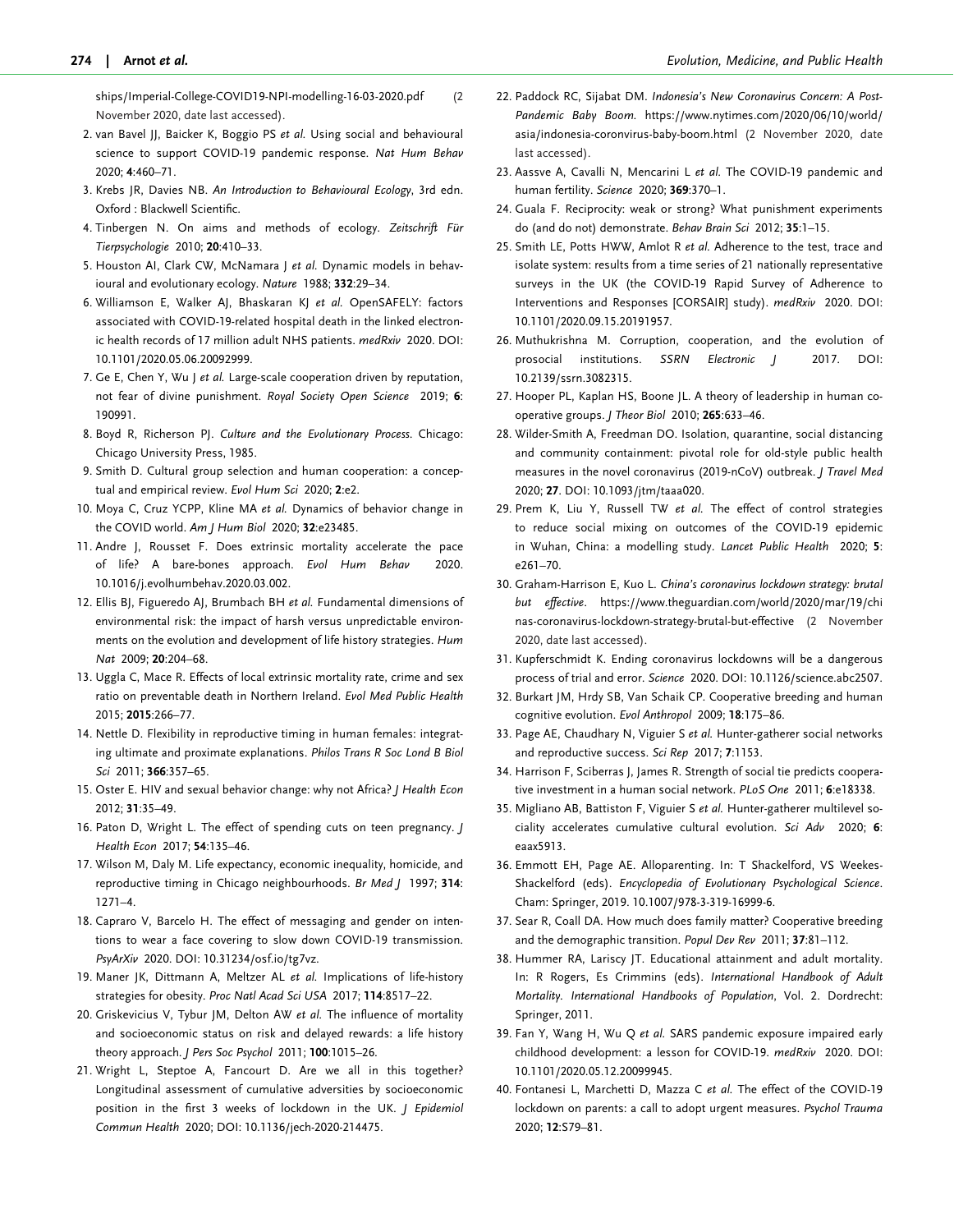- <span id="page-11-0"></span>[41](#page-5-0). Hrdy SB. Evolutionary context of human development: the cooperative breeding model. In: CA Salmon, TKs Shackelford (eds). Family Relationships: An Evolutionary Perspective. Oxford, UK: Oxford University Press, 2007, pp. 39–68.
- [42](#page-5-0). Cluver L, Lachman JM, Sherr L et al. Parenting in a time of COVID-19. Lancet 2020; 395:e64.
- [43](#page-5-0). Sidpra J, Abomeli D, Hameed B et al. Rise in the incidence of abusive head trauma during the COVID-19 pandemic. Arch Dis Child 2020. DOI: 10.1136/archdischild-2020-319872.
- [44](#page-5-0). Hancock KJ, Shepherd CCJ, Lawrence D et al. Student Attendance and Educational Outcomes: Every Day Counts. Canberra: Report for the Department of Education, Employment and Workplace Relations, 2013.
- [45](#page-5-0). Ehrlich SB, Gwynne JA, Allensworth EM. Pre-kindergarten attendance matters: early chronic absence patterns and relationships to learning outcomes. Early Childhood Res Quart 2018; 44:136–51.
- [46](#page-5-0). Rubin KH, Mills RS. The many faces of social isolation in childhood. J Consult Clin Psychol 1988; 56:916–24.
- [47](#page-5-0). Gifford-Smith ME, Brownell CA. Childhood peer relationships: social acceptance, friendships, and peer networks. J School Psychol 2003; 41: 235–84.
- [48](#page-5-0). Blakemore SJ, Mills KL. Is adolescence a sensitive period for sociocultural processing? Ann Rev Psychol 2014; 65:187–207.
- [49](#page-5-0). Gopnik A, O'Grady S, Lucas CG et al. Changes in cognitive flexibility and hypothesis search across human life history from childhood to adolescence to adulthood. Proc Natl Acad Sci USA 2017; 114:7892–9.
- [50](#page-5-0). Orben A, Tomova L, Blakemore SJ. The effects of social deprivation on adolescent development and mental health. Lancet Child Adolesc Health 2020; 4:634–40.
- [51](#page-5-0). Oosterhoff B, palmer C. Psychological correlates of news monitoring, social distancing, disinfecting, and hoarding behaviors among US adolescents during the COVID-19 pandemic. PsyArXiv 2020. DOI: 10.31234/osf.io/rpcy4.
- [52](#page-5-0). Dixon H, Rayner G. Parents of Teenagers Who Flout Coronavirus Lockdown Rules Should Be Fined, Police Told. [https://www.telegraph.co.](https://www.telegraph.co.uk/news/2020/04/02/parents-teenagers-flout-coronavirus-lockdown-rules-should-fined/) [uk/news/2020/04/02/parents-teenagers-flout-coronavirus-lockdown](https://www.telegraph.co.uk/news/2020/04/02/parents-teenagers-flout-coronavirus-lockdown-rules-should-fined/)[rules-should-fined/](https://www.telegraph.co.uk/news/2020/04/02/parents-teenagers-flout-coronavirus-lockdown-rules-should-fined/) (2 November 2020, date last accessed).
- [53](#page-5-0). Glass RJ, Glass LM, Beyeler WE et al. Targeted social distancing designs for pandemic influenza. Emerg Infect Dis 2006; 12: 1671–81.
- [54](#page-5-0). Viner RM, Russell SJ, Croker H et al. School closure and management practices during coronavirus outbreaks including COVID-19: a rapid systematic review. Lancet Child Adolesc Health 2020; 4: 397–404.
- [55](#page-5-0). Munro APS, Faust SN. Addendum to: children are not COVID-19 super spreaders: time to go back to school. Arch Dis Childhood 2020; 105: 618–9.
- [56](#page-5-0). Goldstein E, Lipsttch M, Cevik M. On the effect of age on the transmission of SARS-CoV-2 in households, schools and the community. medRxiv 2020. DOI: 10.1101/2020.07.19.20157362.
- [57](#page-5-0). Ludvigsson JF. Systematic review of COVID-19 in children shows milder cases and a better prognosis than adults. Acta Paediatr 2020; 109:1088–95.
- [58](#page-5-0). Campbell AM. An increasing risk of family violence during the Covid-19 pandemic: strengthening community collaborations to save lives. Forensic Sci Int: Rep 2020; 2:100089.
- [59.](#page-5-0) Goetz AT, Shackelford TK, Romero GA et al. Punishment, proprietariness, and paternity: men's violence against women from an evolutionary perspective. Aggress Violent Behav 2008; 13:481–9.
- [60.](#page-5-0) Goetz AT, Shackelford TK, Camilleri JA. Proximate and ultimate explanations are required for a comprehensive understanding of partner rape. Aggress Violent Behav 2008; 13:119–23.
- [61.](#page-5-0) Stieglitz J, Trumble BC, Kaplan H et al. Marital violence and fertility in a relatively egalitarian high-fertility population. Nat Hum Behav 2018; 2: 565–72.
- [62.](#page-5-0) Stieglitz J, Gurven M, Kaplan H et al. Infidelity, jealousy, and wife abuse among Tsimane forager-farmers: testing evolutionary hypotheses of marital conflict. Evol Hum Behav 2012; 33:438–48.
- [63.](#page-5-0) Safe Lives. Safe at Home Survivor Survey Results Report COVID-19. <https://safelives.org.uk/safe-at-home-survivor-survey-results-report> (2 November 2020, date last accessed).
- [64.](#page-5-0) Peters J, Shackelford TK, Buss DM. Understanding domestic violence against women: using evolutionary psychology to extend the feminist functional analysis. Violence Vict 2002; 17:255–64.
- [65.](#page-6-0) Schumacher JA, Coffey SF, Norris FH et al. Intimate partner violence and Hurricane Katrina: predictors and associated mental health outcomes. Violence Vict 2010; 25:588–603.
- [66.](#page-6-0) Uggla C, Mace R. Adult sex ratio and social status predict mating and parenting strategies in Northern Ireland. Philos Trans Roy Soc B: Biol Sci 2017; 372:20160318.
- [67.](#page-6-0) Snyder RL. Trapped at Home: Coronavirus Could be Disastrous for Domestic Violence Victims. [https://www.latimes.com/entertainment](https://www.latimes.com/entertainment-arts/story/2020-03-16/social-distancing-coronavirus-domestic-violence)[arts/story/2020-03-16/social-distancing-coronavirus-domestic-violence](https://www.latimes.com/entertainment-arts/story/2020-03-16/social-distancing-coronavirus-domestic-violence) (4 August 2020, date last accessed).
- [68.](#page-6-0) Enarson E. Violence against women in disasters: a study of domestic violence programs in the United States and Canada. Violence Against Women 1999; 5:742–68.
- [69.](#page-6-0) Howard M. Universal Credit and Financial Abuse: Exploring the links. Summary and Recommendations. Women's Budget Group, 2020. [https://wbg.org.uk/wp-content/uploads/2018/09/FINAL-full-re](https://wbg.org.uk/wp-content/uploads/2018/09/FINAL-full-report-financial-abuse-and-uc.pdf) [port-financial-abuse-and-uc.pdf](https://wbg.org.uk/wp-content/uploads/2018/09/FINAL-full-report-financial-abuse-and-uc.pdf) (2 November 2020, date last accessed).
- [70.](#page-6-0) Henrich J, Heine SJ, Norenzayan A. Most people are not WEIRD. Nature 2010; 466:29.
- [71.](#page-6-0) Benn SI. Privacy, freedom, and respect for persons. In: FDS Schoeman (ed.). Philosophical Dimensions of Privacy: An Anthology. Cambridge: Cambridge University Press, 1984, pp. 223–44.
- [72.](#page-6-0) Etzioni A. A communitarian perspective on privacy. Connecticut Law Rev 2000; 32:897–905.
- [73.](#page-6-0) Sennett R. The Fall of Public Man. New York: Alfred A. Knopf, 1977.
- [74.](#page-6-0) Sonn JW. Coronavirus: South Korea's Success in Controlling Disease is Due to Its Acceptance of Surveillance. [https://theconversation.com/corona](https://theconversation.com/coronavirus-south-koreas-success-in-controlling-disease-is-due-to-its-acceptance-of-surveillance-134068) [virus-south-koreas-success-in-controlling-disease-is-due-to-its-accept](https://theconversation.com/coronavirus-south-koreas-success-in-controlling-disease-is-due-to-its-acceptance-of-surveillance-134068) [ance-of-surveillance-134068](https://theconversation.com/coronavirus-south-koreas-success-in-controlling-disease-is-due-to-its-acceptance-of-surveillance-134068) (2 November 2020, date last accessed).
- [75.](#page-6-0) Wilder-Smith A, Chiew CJ, Lee VJ. Can we contain the COVID-19 outbreak with the same measures as for SARS? Lancet Infect Dis 2020; 20: e102–7.
- [76.](#page-6-0) Talhelm T, Zhang X, Oishi S et al. Large-scale psychological differences within China explained by rice versus wheat agriculture. Science 2014; 344:603–8.
- [77.](#page-6-0) Mesoudi A, Chang L, Murray K et al. Higher frequency of social learning in China than in the West shows cultural variation in the dynamics of cultural evolution. Proc Biol Sci 2015; 282:20142209.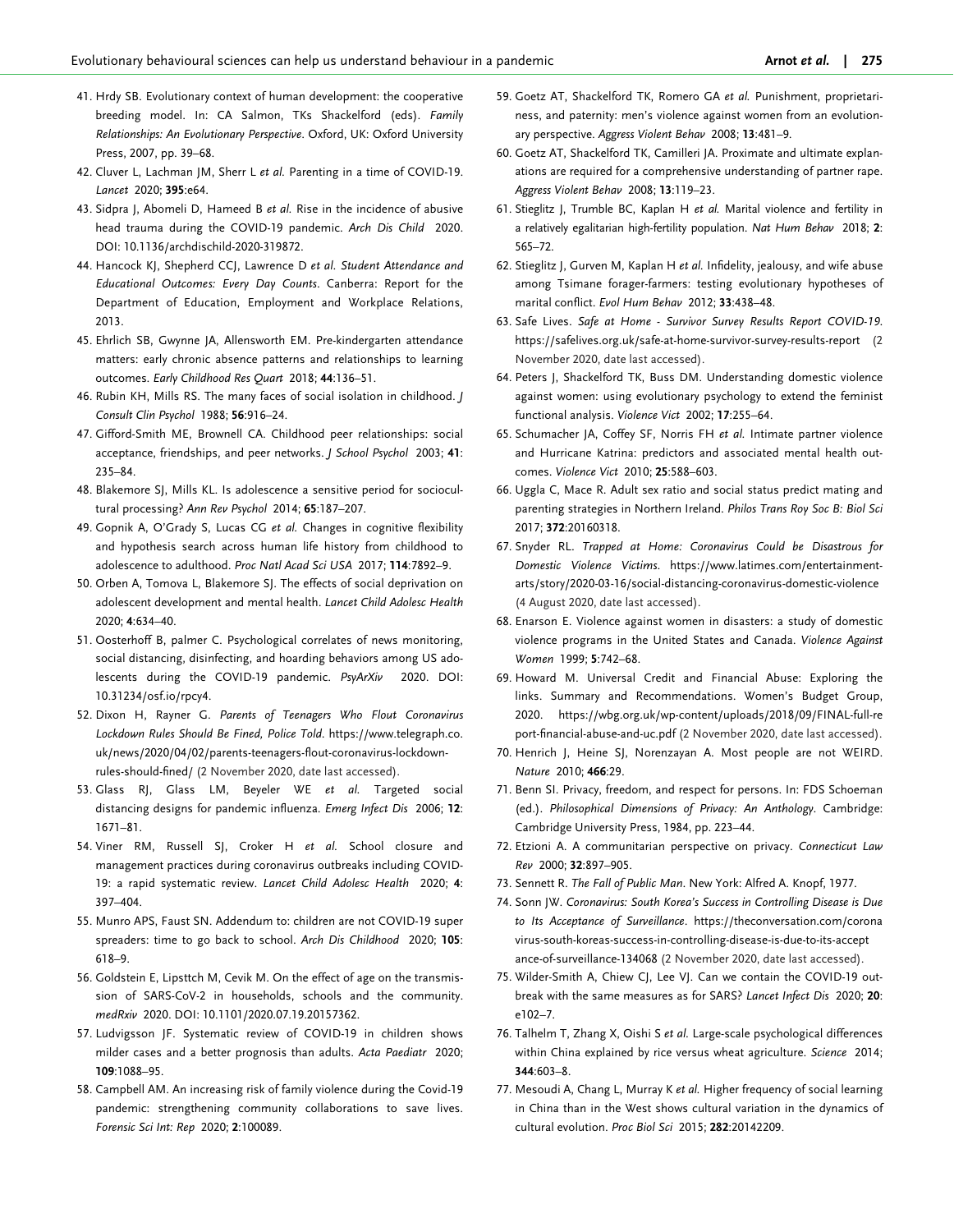- <span id="page-12-0"></span>[78](#page-6-0). Fincher CL, Thornhill R, Murray DR et al. Pathogen prevalence predicts human cross-cultural variability in individualism/collectivism. Proc Biol Sci 2008; 275:1279–85.
- [79](#page-6-0). Hofstede G. Culture's Consequences: Comparing Values, Behaviors, Institutions, and Organizations Across Nations, 2nd ed. Sage, Thousand Oaks, CA. 115: Belmont, California : Wadsworth Cengage Learning. 2001.
- [80](#page-6-0). Hruschka DJ, Henrich J. Institutions, parasites and the persistence of in-group preferences. PLoS One 2013; 8:e63642.
- [81](#page-6-0). Treisman D. The causes of corruption: a cross-national study. J Public Econ 2000; 76:399–457.
- [82](#page-3-0). Wyman E, Rakoczy H, Tomasello M. Normativity and context in young children's pretend play. Cogn Dev 2009; 24:146–55.
- [83](#page-7-0). Abbott KR, Sherratt TN. The evolution of superstition through optimal use of incomplete information. Anim Behav 2011; 82:85–92.
- [84](#page-7-0). Acerbi A. A cultural evolution approach to digital media. Front Hum Neurosci 2016; 10. DOI: 10.3389/fnhum.2016.00636.
- [85](#page-7-0). ——— Cultural Evolution in the Digital Age. Oxford, UK: Oxford University Press, 2019.
- [86](#page-7-0). Feng S, Shen C, Xia N et al. Rational use of face masks in the COVID-19 pandemic. Lancet Resp Med 2020; 8:434–6.
- [87](#page-7-0). Geldsetzer P. Use of rapid online surveys to assess people's perceptions during infectious disease outbreaks: a cross-sectional survey on COVID-19. J Med Internet Res 2020; 22:e18790.
- [88](#page-7-0). Duffy B. Life Under Lockdown: Coronavirus in the UK. Kings College London, 2020.
- [89](#page-7-0). Smallman S. Whom do you trust? Doubt and conspiracy theories in the 2009 influenza pandemic. J Int Global Stud 2015; 6:1–24.
- [90](#page-7-0). Cohn SK. The black death and the burning of Jews. Past Present 2007; 196:3–36.
- [91](#page-7-0). Douglas KM, Sutton RM, Cichocka A. The psychology of conspiracy theories. Curr Dir Psychol Sci 2017; 26:538–42.
- [92](#page-7-0). Efferson C, McKay R, Fehr E. The evolution of distorted beliefs vs. mistaken choices under asymmetric error costs. Evol Hum Sci 2020; 2:1-43.
- [93](#page-7-0). Haselton MG, Nettle D. The paranoid optimist: an integrative evolutionary model of cognitive biases. Pers Soc Psychol Rev 2006; 10: 47–66.
- [94](#page-7-0). Kata A. Anti-vaccine activists, Web 2.0, and the postmodern paradigm– an overview of tactics and tropes used online by the anti-vaccination movement. Vaccine 2012; 30:3778–89.
- [95](#page-7-0). Johnson NF, Velasquez N, Restrepo NJ et al. The online competition between pro- and anti-vaccination views. Nature 2020; 582:230–3.
- [96](#page-7-0). Shelby A, Ernst K. Story and science: how providers and parents can utilize storytelling to combat anti-vaccine misinformation. Hum Vaccin Immunother 2013; 9:1795–801.
- [97](#page-7-0). Mehta RS, Rosenberg NA. Modelling anti-vaccine sentiment as a cultural pathogen. Evol Hum Sci 2020; 2:1–44.
- [98](#page-7-0). Ritov I, Baron JL. Reluctance to vaccinate: omission bias and ambiguity. J Behav Decis Making 1990; 3:263–77.
- 99. Jiménez ÁV, Mesoudi A. Prestige-biased social learning: current evidence and outstanding questions. Palgrave Commun 2019; 5. DOI: 10.1057/s41599-019-0228-7.
- [100](#page-7-0). Miton H, Mercier H. Cognitive obstacles to pro-vaccination beliefs. Trends Cogn Sci 2015; 19:633–6.
- [101.](#page-7-0) Hornsey MJ, Harris EA, Fielding KS. The psychological roots of antivaccination attitudes: a 24-nation investigation. Health Psychol 2018; 37:307–15.
- [102.](#page-7-0) Amin AB, Bednarczyk RA, Ray CE et al. Association of moral values with vaccine hesitancy. Nat Hum Behav 2017; 1:873–80.
- [103.](#page-7-0) Rossen J. Hurlstone MJ, Dunlop PD et al. Accepters, fence sitters, or rejecters: moral profiles of vaccination attitudes. Soc Sci Med 2019;  $224.23 - 7$
- [104.](#page-7-0) Kata A. A postmodern Pandora's box: anti-vaccination misinformation on the Internet. Vaccine 2010; 28:1709–16.
- [105.](#page-7-0) Tanaka M, Kendal JR, Laland KN. From traditional medicine to witchcraft: why medical treatments are not always efficacious. PLOS One 2009; 4:e5192.
- [106.](#page-7-0) WHO. Media Statement: Knowing the Risks for COVID-19. [https://www.](https://www.who.int/indonesia/news/detail/08-03-2020-knowing-the-risk-for-covid-19) [who.int/indonesia/news/detail/08-03-2020-knowing-the-risk-for-covid-](https://www.who.int/indonesia/news/detail/08-03-2020-knowing-the-risk-for-covid-19)[19](https://www.who.int/indonesia/news/detail/08-03-2020-knowing-the-risk-for-covid-19) (24 September 2020, date last accessed).
- [107.](#page-7-0) Hershey JC, Asch DA, Thumasathit T et al. The roles of altruism, free riding, and Bandwagoning in vaccination. Organ Behav Hum Decision Processes 1994; 59:177–87.
- [108.](#page-7-0) Bode L, Vraga EK. See something, say something: correction of Global Health Misinformation on Social Media. Health Commun 2018; 33: 1131–40.
- [109.](#page-7-0) Osbourne S. Coronavirus: Government paid Love Island stars and influences to promote struggling Test and Trace system. [https://www.independ](https://www.independent.co.uk/news/uk/home-news/coronavirus-influencers-nhs-test-trace-system-love-island-shaungha-phillips-a9696331.html) [ent.co.uk/news/uk/home-news/coronavirus-influencers-nhs-test-trace](https://www.independent.co.uk/news/uk/home-news/coronavirus-influencers-nhs-test-trace-system-love-island-shaungha-phillips-a9696331.html)[system-love-island-shaungha-phillips-a9696331.html](https://www.independent.co.uk/news/uk/home-news/coronavirus-influencers-nhs-test-trace-system-love-island-shaungha-phillips-a9696331.html) (2 November 2020, date last accessed).
- [110.](#page-7-0) Chandler C, Fairhead J, Kelly A et al. Ebola: limitations of correcting misinformation. Lancet 2015; 385:1275–7.
- [111.](#page-7-0) Salali GD, Dyble M, Chaudhary N et al. Global WEIRDing: transitions in wild plant knowledge and treatment preferences in Congo huntergatherers. Evol Hum Sci 2020; 2.
- [112.](#page-7-0) Hewlett BS, Amola RP. Cultural contexts of Ebola in northern Uganda. Emerg Infect Dis 2003; 9:1242–8.
- [113.](#page-7-0) Efferson C, Vogt S, Fehr E. The promise and the peril of using social influence to reverse harmful traditions. Nat Hum Behav 2020; 4: 55–68.
- [114.](#page-7-0) Vogt S, Mohmmed Zaid NA, El Fadil Ahmed H et al. Changing cultural attitudes towards female genital cutting. Nature 2016; 538: 506–9.
- [115.](#page-8-0) Hewlett BS, Hewlett BL. Ebola, Culture and Politics: The Anthropology of Emerging Disease. Cengage Learning, 2007.
- [116.](#page-8-0) Hornik R, Kikut A, Jesch E et al. Association of COVID-19 misinformation with face mask wearing and social distancing in a nationally representative US sample. PsyArXiv 2020. DOI: 10.31234/osf.io/k8pds.
- [117.](#page-8-0) Bednar J. The political science of federalism. Annu Rev Law Soc Sci 2011; 7:269–88.
- [118.](#page-8-0) Alter KJ, Raustiala K. The rise of international regime complexity. Annu Rev Law Soc Sci 2018; 14:329–49.
- [119.](#page-8-0) Turchin P, Gavrilets S. Evolution of complex hierarchical societies. Soc Evol Hist 2009; 8:167–98.
- [120.](#page-8-0) Micheletti AJC. Evolutionary theory of human warfare: genes, individuals, groups. St. Andrews, UK: School of Biology, University of St. Andrews, 2019.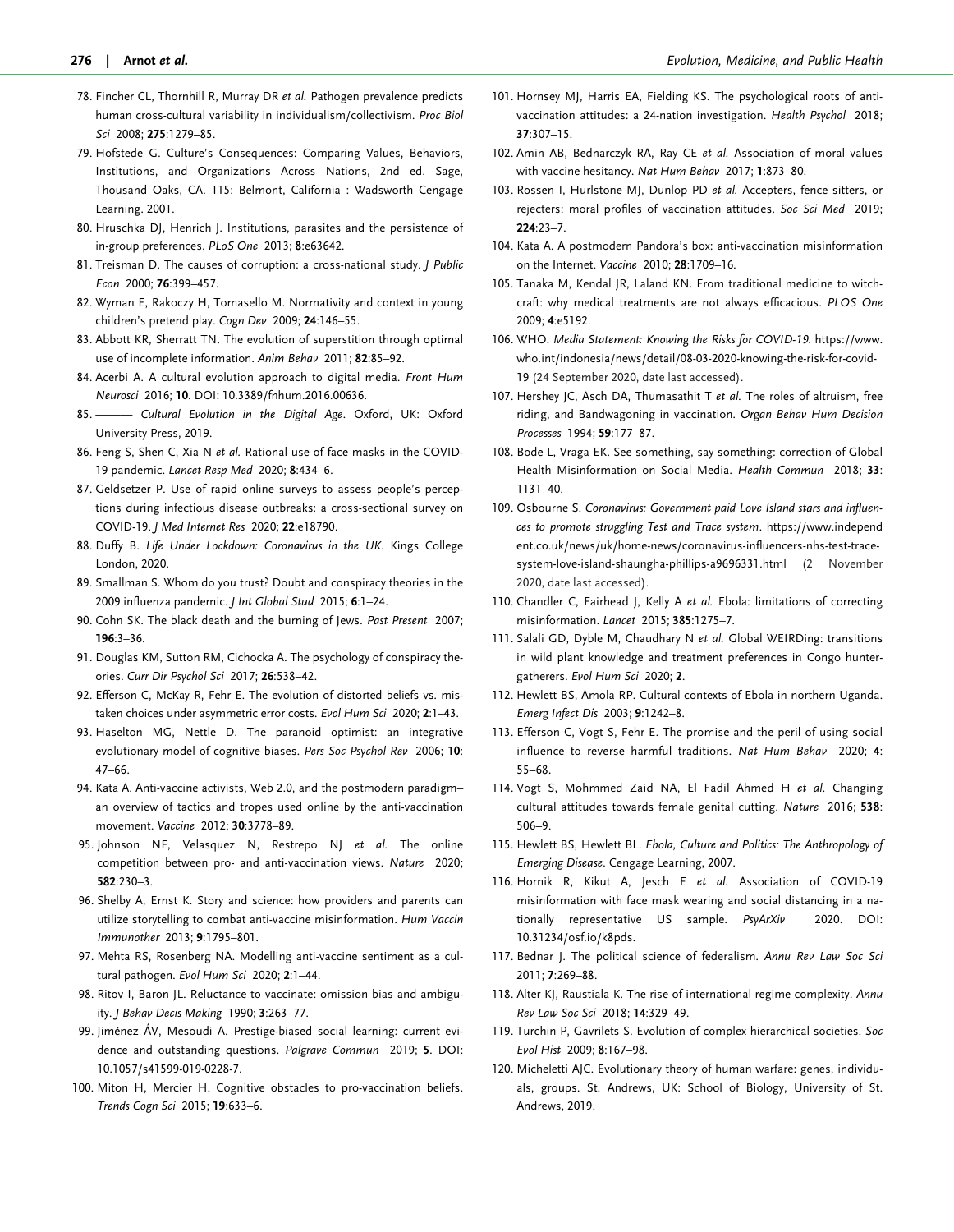- <span id="page-13-0"></span>[121](#page-8-0). Robinson EJ, Barker JL. Inter-group cooperation in humans and other animals. Biol Lett 2017; 13. DOI: 10.1098/rsbl.2016.0793.
- [122](#page-8-0). Ranney ML, Griffeth V, Jha AK. Critical supply shortages the need for ventilators and personal protective equipment during the COVID-19 pandemic. N Engl | Med 2020; 382:e41.
- [123](#page-8-0). Vasconcelos VV, Santos FC, Pacheco JM et al. Climate policies under wealth inequality. Proc Natl Acad Sci USA 2014; 111:2212–6.
- [124](#page-8-0). Burton-Chellew MN, May RM, West SA. Combined inequality in wealth and risk leads to disaster in the climate change game. Clim Change 2013; 120:815–30.
- [125](#page-8-0). Okasha S. Evolution and the levels of selection . Oxford, UK: Oxford University Press, 2006.
- [126](#page-8-0). Haffajee RL, Mello MM. Thinking globally, acting locally the U.S. response to COVID-19. N Engl J Med 2020; 382:e75.
- [127](#page-8-0). Garfield ZH, von Rueden C, Hagen EH. The evolutionary anthropology of political leadership. Leadership Quart 2019; 30:59–80.
- [128](#page-8-0). Diaz-Cayeros A. Federalism and the Challenge of a Swift Public Response to COVID-19. [https://medium.com/](https://medium.com/&hx0040;adiazcayeros/federalism-and-the-challenge-of-a-swift-public-response-to-covid-19-c0889a2296d)@[adiazcayeros/federalism-and](https://medium.com/&hx0040;adiazcayeros/federalism-and-the-challenge-of-a-swift-public-response-to-covid-19-c0889a2296d)[the-challenge-of-a-swift-public-response-to-covid-19-c0889a2296d](https://medium.com/&hx0040;adiazcayeros/federalism-and-the-challenge-of-a-swift-public-response-to-covid-19-c0889a2296d) (2 November 2020, date last accessed).
- [129](#page-9-0). Paquet M, Schertzer R. COVID-19 as a complex intergovernmental problem. Can J Polit Sci 2020; 53:343–5.
- [130](#page-9-0). Kraemer JD, Siedner MJ, Stoto MA. Analyzing variability in Ebolarelated controls applied to returned travelers in the United States. Health Secur 2015; 13:295–306.
- [131](#page-9-0). Mahase E. COVID-19: UK government's defence of senior aide has damaged public and NHS confidence, says experts. BMJ 2020; 369. DOI: 10.1136/bmj.m2109.
- [132](#page-9-0). Gravlee CC. Systemic racism, chronic health inequities, and COVID-19: a syndemic in the making? Am J Hum Biol 2020; 32. DOI: ARTN e23482 10.1002/ajhb.23482.
- [133](#page-9-0). ——— Racism, Not Genetics, Explains Why Black Americans are Dying of COVID-19. [https://blogs.scientificamerican.com/voices/racism-not](https://blogs.scientificamerican.com/voices/racism-not-genetics-explains-why-black-americans-are-dying-of-covid-19/)[genetics-explains-why-black-americans-are-dying-of-covid-19/](https://blogs.scientificamerican.com/voices/racism-not-genetics-explains-why-black-americans-are-dying-of-covid-19/) (23 September 2020, date last accessed).
- [134](#page-2-0). Cody ML. A general theory of clutch size. Evolution 1966; 20:174–84.
- [135](#page-2-0). Stearns S. The Evolution of Life Histories. New York: Oxford University Press, 1992.
- [136](#page-2-0). Charnov EL. Evolution of life history variation among female mammals. Proc Natl Acad Sci USA 1991; 88:1134–7.
- [137](#page-2-0). Allal N, Sear R, Prentice AM et al. An evolutionary model of stature, age at first birth and reproductive success in Gambian women. Proc Roy Soc B: Biol Sci 2004; 271:465–70.
- [138](#page-2-0). Nettle D. Evolution and Genetics for Psychology. Oxford: Oxford University Press, 2009.
- [139](#page-2-0). Chisholm JS. Death, Hope and Sex: Steps to an Evolutionary Ecology of Mind and Morality. New York, NY: Cambridge University Press, 1999.
- [140](#page-2-0). Mishra GD, Cooper R, Tom SE et al. Early life circumstances and their impact on menarche and menopause. Women's Health 2009; 5: 175–90.
- [141](#page-2-0). Ellis BJ, Del Giudice M, Dishon T et al. The evolutionary basis of risky adolescent behaviours: implications for science, policy, and practice. Dev Psychol 2012; 48:598–623.
- [142.](#page-2-0) Bonduriansky R, Maklakov A, Zajitschek F et al. Sexual selection, sexual conflict and the evolution of ageing and life span. Funct Ecol 2008; 22: 443–53.
- [143.](#page-2-0) Mace R. Reproducing in cities. Science 2008; 319:764–6.
- [144.](#page-2-0) Hawkes K, O'Connell JF, Jones NGB et al. Grandmothering, menopause, and the evolution of human life histories. Proc Natl Acad Sci USA 1998; 95:1336–9.
- [145.](#page-2-0) Kaplan H. Evolutionary and wealth flows theories of fertility—empirical tests and new models. Popul Dev Rev 1994; 20:753–91.
- [146.](#page-2-0) Lee R. The formal demography of population aging, transfers, and the economic life cycle. In: L Martin, SS Preston (eds). The Demography of Aging. Washington, DC: National Academy Press, 1994, pp. 8–49.
- [147.](#page-2-0) Stearns SC, Rodrigues AM. On the use of "life history theory" in evolutionary psychology. Evol Hum Behav 2020. 10.1016/j.evolhumbehav.2020.02.001.
- [148.](#page-2-0) Sear R. Do human 'life history strategies' exist? OSF 2020. DOI: 10.31219/osf.io/hjezb.
- [149.](#page-2-0) Sheppard P, Van Winkle Z. Using sequence analysis to test if human life histories are coherent strategies. Evol Hum Sci 2020; 2. DOI: 10.1017/ehs.2020.38.
- [150.](#page-2-0) Hamilton WD. The genetical evolution of social behaviour. *J Theor Biol* 1964; 7:1–16.
- [151.](#page-2-0) West SA, Griffin AS, Gardner A. Evolutionary explanations for cooperation. Curr Biol 2007; 17:R661–72.
- [152.](#page-2-0) Micheletti AJ, Ruxton GD, Gardner A. Intrafamily and intragenomic conflicts in human warfare. Proc Biol Sci 2017; 284. DOI: 10.1098/rspb.2016.2699.
- [153.](#page-2-0) Ji T, Xu JJ, Mace R. Intergenerational and sibling conflict under patrilocality. A model of reproductive skew applied to human kinship. Hum Nat 2014; 25:66–79.
- [154.](#page-2-0) Mace R, Alvergne A. Female reproductive competition within families in rural Gambia. Proc Biol Sci 2012; 279:2219–27.
- [155.](#page-2-0) Milinski M. Reputation, a universal currency for human social interactions. Philos Trans R Soc Lond B Biol Sci 2016; 371: 20150100.
- [156.](#page-2-0) Lyle HF, 3rd, Smith EA. The reputational and social network benefits of prosociality in an Andean community. Proc Natl Acad Sci U S A 2014; 111:4820–5.
- [157.](#page-2-0) Powers ST, Lehmann L. When is bigger better? The effects of group size on the evolution of helping behaviours. Biol Rev Camb Philos Soc 2017; 92:902–20.
- [158.](#page-2-0) Brune M, Wilson DR. Evolutionary perspectives on human behavior during the Coronavirus pandemic: insights from game theory. Evol Med Public Health 2020; eoaa034. DOI: 10.1093/emph/eoaa034.
- [159.](#page-3-0) Mesoudi A. Cultural evolution: a review of theory, findings and controversies. Evol Biol 2016; 43:481–97.
- [160.](#page-3-0) André J-B, Baumard N. Cultural evolution by capital accumulation. Evol Hum Sci 2020; 2:e18.
- [161.](#page-3-0) Henrich J, Gil-White FJ. The evolution of prestige freely conferred deference as a mechanism for enhancing the benefits of cultural transmission. Evol Hum Behav 2001; 22:165–96.
- [162.](#page-3-0) Henrich J, Boyd R. The evolution of conformist transmission and the emergence of between-group differences. Evol Hum Behav 1998; 19:215–41.